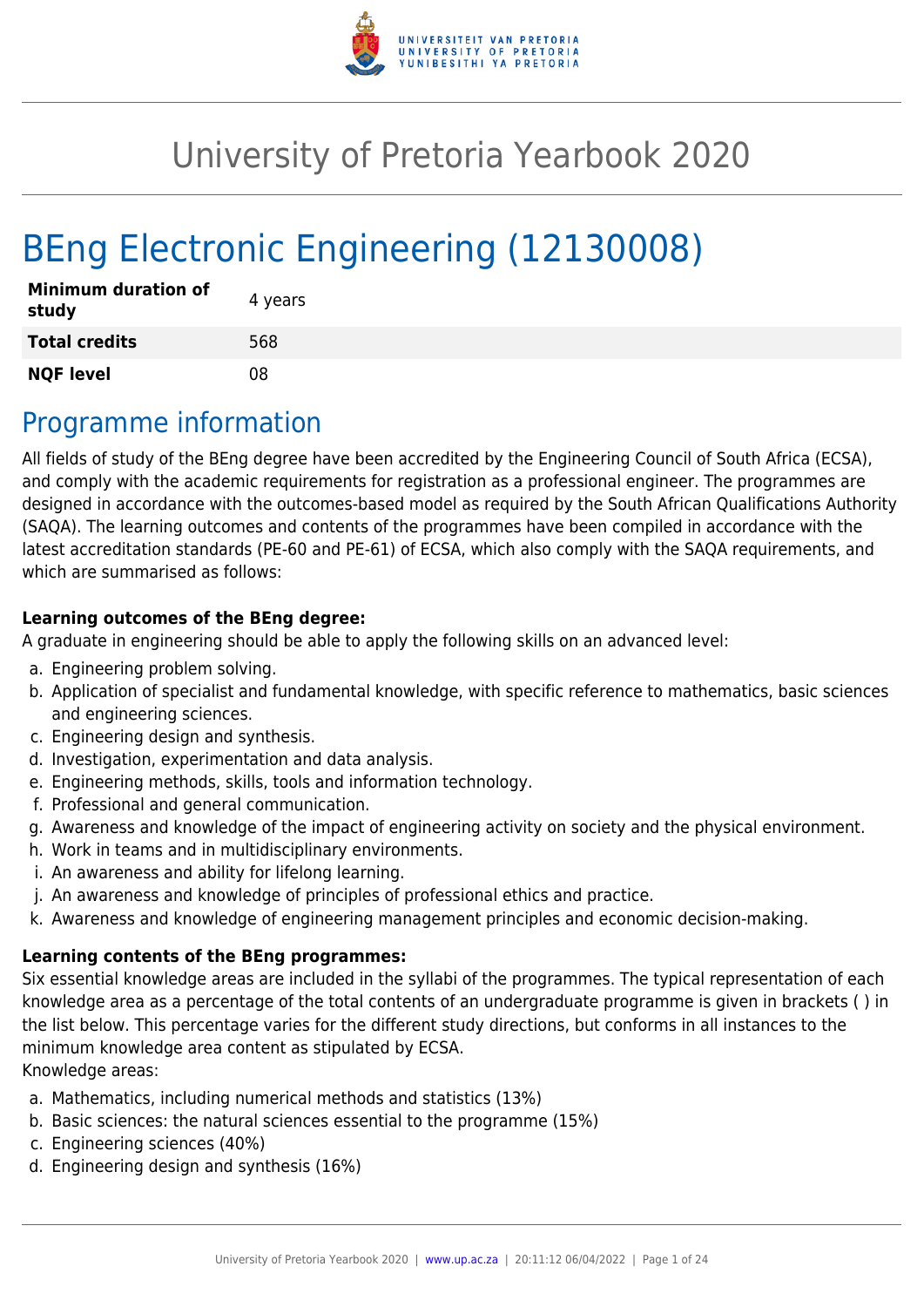

- e. Computing and information technology (5%)
- f. Complementary studies: communication, economy, management, innovation, environmental impact, ethics, engineering practice (11%).

## Admission requirements

- The following persons will be considered for admission: candidates who are in possession of a certificate that is deemed by the University to be equivalent to the required Grade 12 certificate with university endorsement; candidates who are graduates from another tertiary institution or have been granted the status of a graduate of such an institution; and candidates who are graduates of another faculty at the University of Pretoria.
- Life Orientation is excluded when calculating the APS.
- Grade 11 results are used in the conditional admission of prospective students.
- A valid qualification with admission to degree studies is required.
- Minimum subject and achievement requirements, as set out below, are required.
- Conditional admission to the four-year programmes in the School of Engineering is only guaranteed if a prospective student complies with ALL the requirements below.
- Note: Candidates who do not comply with the minimum requirements, set out above, but who have obtained a minimum APS of 30, an achievement level of 5 for English, 6 for Mathematics and 5 for Physical Science, will be considered for conditional admission to either the four-year programme or the ENGAGE programme based on the results of the NBT.
- Admission to ENGAGE in the School of Engineering will be determined by the results of the NBT, NSC results, an achievement level of 5 in Mathematics and 5 in Physical Science, as well as an achievement level of 5 in English, together with an APS of 30.
- Students may apply directly to be considered for the ENGAGE programme.
- Tuition will be presented in English only.

| <b>Achievement level</b><br><b>English Home</b><br>Language or | <b>Minimum requirements</b> |                    |          |                         |             |            |
|----------------------------------------------------------------|-----------------------------|--------------------|----------|-------------------------|-------------|------------|
| <b>English First</b><br><b>Additional</b><br>Language          |                             | <b>Mathematics</b> |          | <b>Physical Science</b> |             | <b>APS</b> |
| NSC/IEB                                                        | AS Level                    | NSC/IEB            | AS Level | NSC/IEB                 | AS<br>Level |            |
| 5                                                              |                             | 6                  | B        | 6                       | В           | 35         |

\* Cambridge A level candidates who obtained at least a D in the required subjects, will be considered for admission. International Baccalaureate (IB) HL candidates who obtained at least a 4 in the required subjects, will be considered for admission.

| <b>Achievement level</b><br><b>English Home</b>                      | <b>ENGAGE Programme minimum requirements</b> |                    |          |                         |             |            |
|----------------------------------------------------------------------|----------------------------------------------|--------------------|----------|-------------------------|-------------|------------|
| Language or<br><b>English First</b><br><b>Additional</b><br>Language |                                              | <b>Mathematics</b> |          | <b>Physical Science</b> |             | <b>APS</b> |
| NSC/IEB                                                              | AS Level                                     | NSC/IEB            | AS Level | NSC/IEB                 | AS<br>Level |            |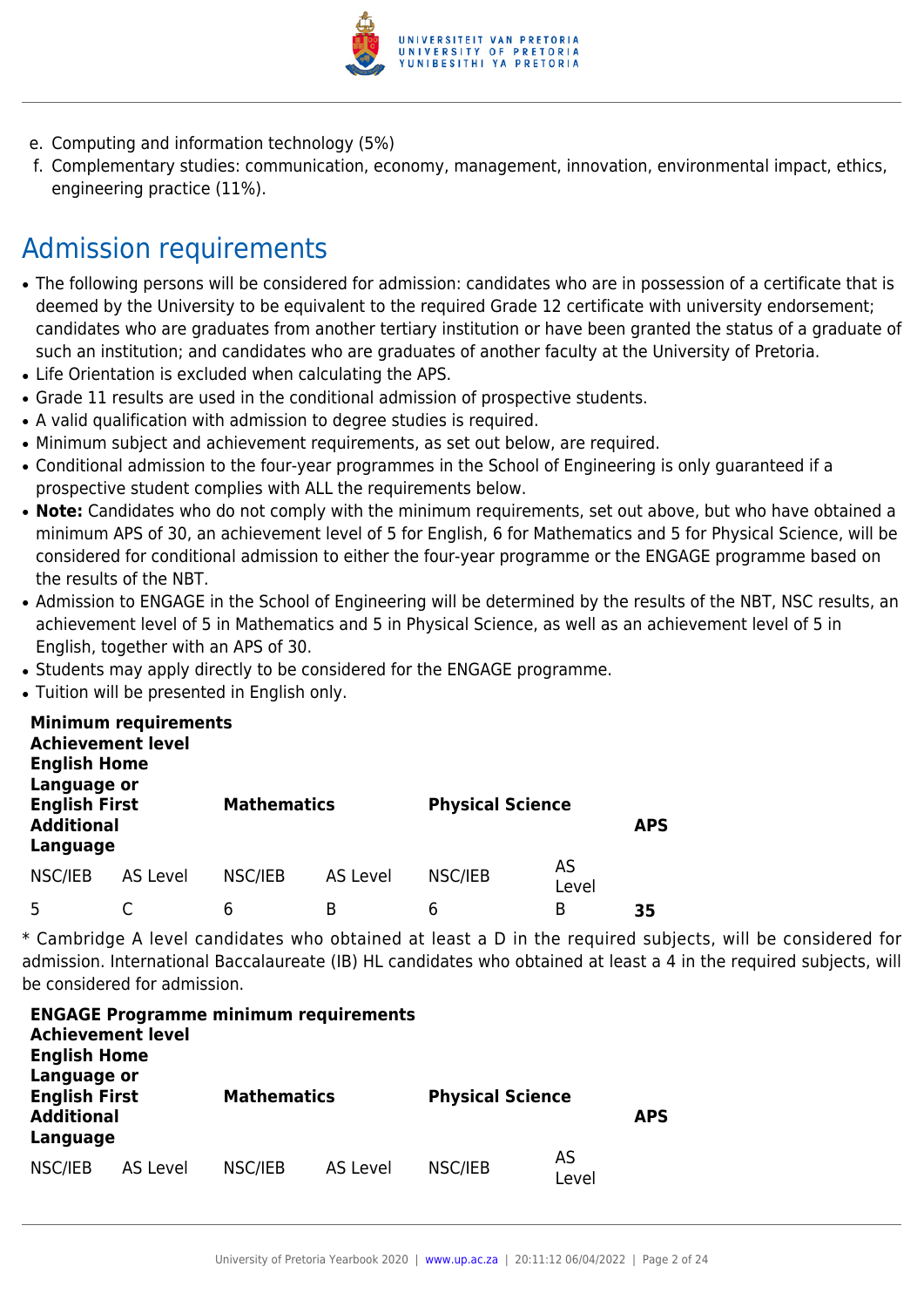

#### 5 C 5 C 5 C **30**

### Other programme-specific information

With a few exceptions, most modules offered at the School of Engineering are semester modules having credit values of either 8 or 16.

A student may be permitted by the Dean, on recommendation of the relevant head of department, to register for an equivalent module in an alternate semester, although the module is normally offered to the student's group in another semester, and providing that no timetable clashes occur.

#### **Please note:**

- 1. All students are required to successfully complete JCP 203, Community-based project 203, as part of the requirements for the BEng degree. A student may register for the module during any of the years of study of the programme, but preferably not during the first or the final year of study.
- 2. Students registered for Chemical Engineering who have passed CBI 311 or CBI 410, receive credit for CBI 310.
- 3. Mechanical Engineering: For the Aeronautical Option, the themes of both the Design and the Project must be aeronautical-related.
- 4. Offering of electives depends on the availability of resources and industry support.

### Promotion to next study year

#### **Promotion to the second semester of the first year and to the second year of study (Eng. 14)**

- a. A new first-year student who has failed in all the prescribed modules of the programme at the end of the first semester, is excluded from studies in the School of Engineering. A student who is registered for the Engineering Augmented Degree Programme and has passed only 8 credits will also be excluded.
- b. A student who complies with all the requirements of the first year of study, is promoted to the second year of study.
- c. A student who has not passed at least 70% of the credits of the first year of study after the November examinations, must reapply for admission should he/she intend to proceed with his/her studies. Application on the prescribed form must be submitted to the Student Administration of the School of Engineering not later than 11 January. Late applications will be accepted only in exceptional circumstances after approval by the Dean. Should first-year students be readmitted, conditions of readmission will be determined by the Admissions Committee.
- d. Students who have not passed all the prescribed modules at first year level (level 100), as well as students who are readmitted in terms of Faculty Regulations must register for the outstanding first-year level (level-100) modules.
- e. A student who is repeating his or her first year, may, on recommendation of the relevant heads of department and with the approval of the Dean, be permitted to enroll for modules of the second-year of study in addition to the first-year modules which he or she failed, providing that he or she complies with the prerequisites for the second-year modules and no timetable clashes occur. Students on the ENGAGE programme may, following the same procedure, be permitted to enrol for level-200 modules in addition to the level-100 modules which he/she failed providing that he/she complies with the prerequisites for the modules at 200-level and no timetable clashes occur. On recommendation of the relevant head of department and with special permission from the Dean, permission may be granted to exceed the prescribed number of credits. The total number of credits which may be approved may not exceed the normal number of credits per semester by more than 16 credits.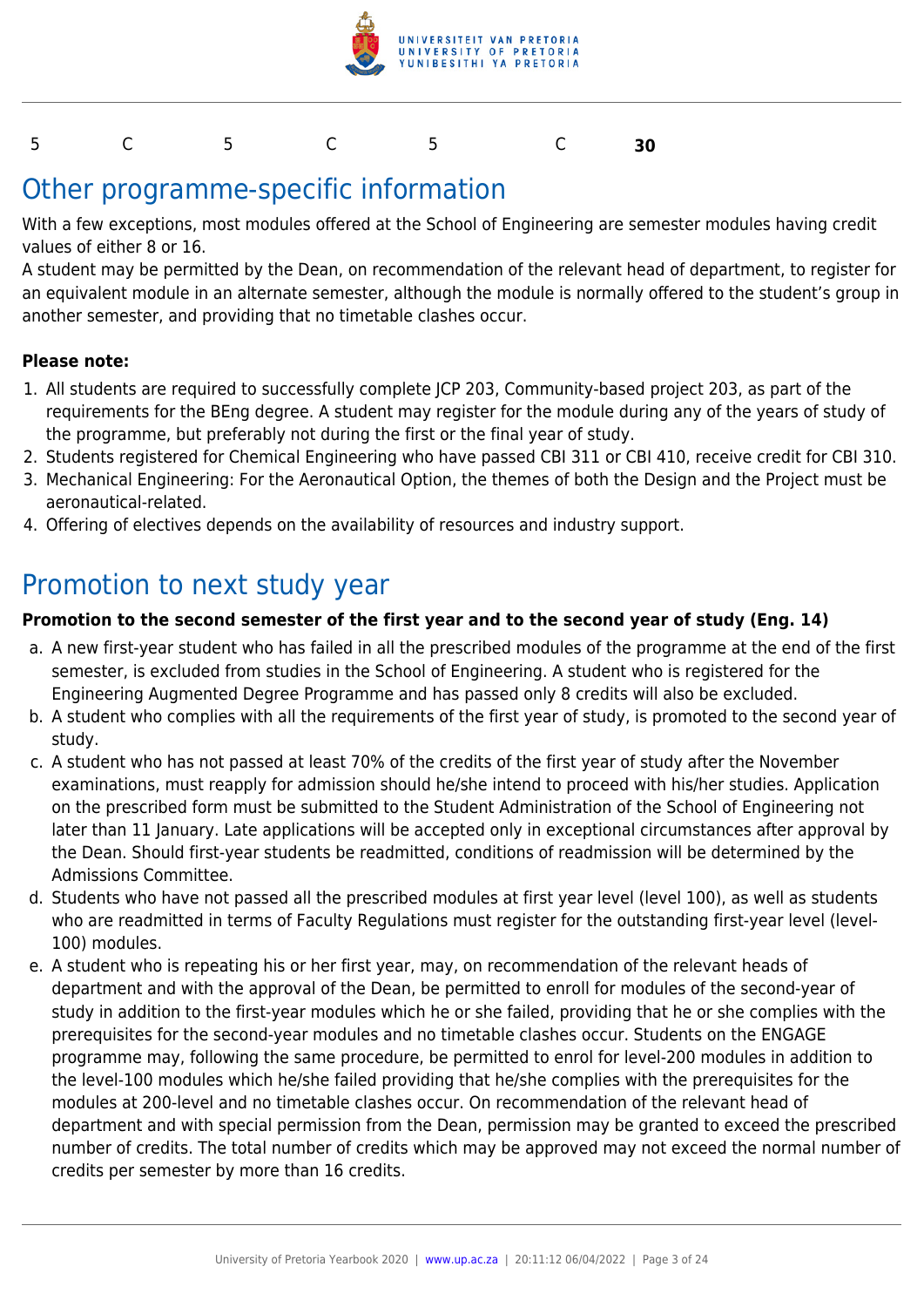

f. Students in Computer, Electrical and Electronic Engineering, who fail a first-year module for the second time, forfeit the privilege of registering for any modules of an advanced year of study.

#### **Please note:**

- i. From the second year of study each student should be in possession of an approved calculator. It is assumed that each student will have easy access to a laptop computer.
- ii. Students who intend transferring to Mining Engineering, must familiarise themselves with the stipulations set out in the syllabi of PWP 121 Workshop practice 121.

**Promotion to the third year of study of the Four-year Programme, as well as to the third and the fourth years of study of the ENGAGE Programme. In case of the fourth year of study of the ENGAGE Programme, the words "first", "second" and "third" must be substituted with the words "second", "third" and "fourth" respectively. (Eng. 15)**

- a. A student who complies with all the requirements of the second year of study, is promoted to the third year of study.
- b. A student must pass all the prescribed modules at first year level (level 100) before he or she is admitted to any module at third year level (level 300).
- c. A student who is repeating his or her second year must register for all the second-year modules still outstanding. Such a student may, on recommendation of the relevant head of department and with the approval of the Dean, be permitted to enroll for modules of the third year of study in addition to the secondyear modules which he or she failed, providing that he or she complies with the prerequisites for the thirdyear modules and no timetable clashes occur. On recommendation of the relevant head of department, and with special permission from the Dean, permission may be granted to exceed the prescribed number of credits. The total number of credits which may be approved may not exceed the normal number of credits per semester by more than 16 credits.
- d. Students in Computer, Electrical and Electronic Engineering who fail a second-year module for the second time forfeit the privilege of registering for any modules of the third year of study.
- e. Students who intend transferring to Mining Engineering must familiarise themselves with the stipulations set out in the syllabi of PWP 120 Workshop practice 120, as well as PPY 317 Practical training 317.

#### **Promotion to the fourth year of study of the Four-year Programme, as well as to the fifth year of study of the ENGAGE Programme. In case of the fifth year of study of the ENGAGE Programme, the words "second", "third" and "fourth" must be substituted with the words "third", "fourth" and "fifth" respectively. (Eng. 16)**

- a. A student who complies with all the requirements of the third year of study is promoted to the fourth year of study. A student who does not comply with all the requirements but who is able to register for all outstanding modules in order to complete the degree programme, may at registration be promoted to the fourth year of study.
- b. A student must pass all the prescribed modules of the second year of study, before he or she is admitted to any module of the fourth year of study.
- c. A student who has not passed all the prescribed modules of the third year of study, must register for the outstanding modules. A student may be admitted by the Dean, on the recommendation of the relevant head of department, to modules of the fourth year of study, in addition to the outstanding third-year modules, provided that he or she complies with the prerequisites of the fourth-year modules and no timetable clashes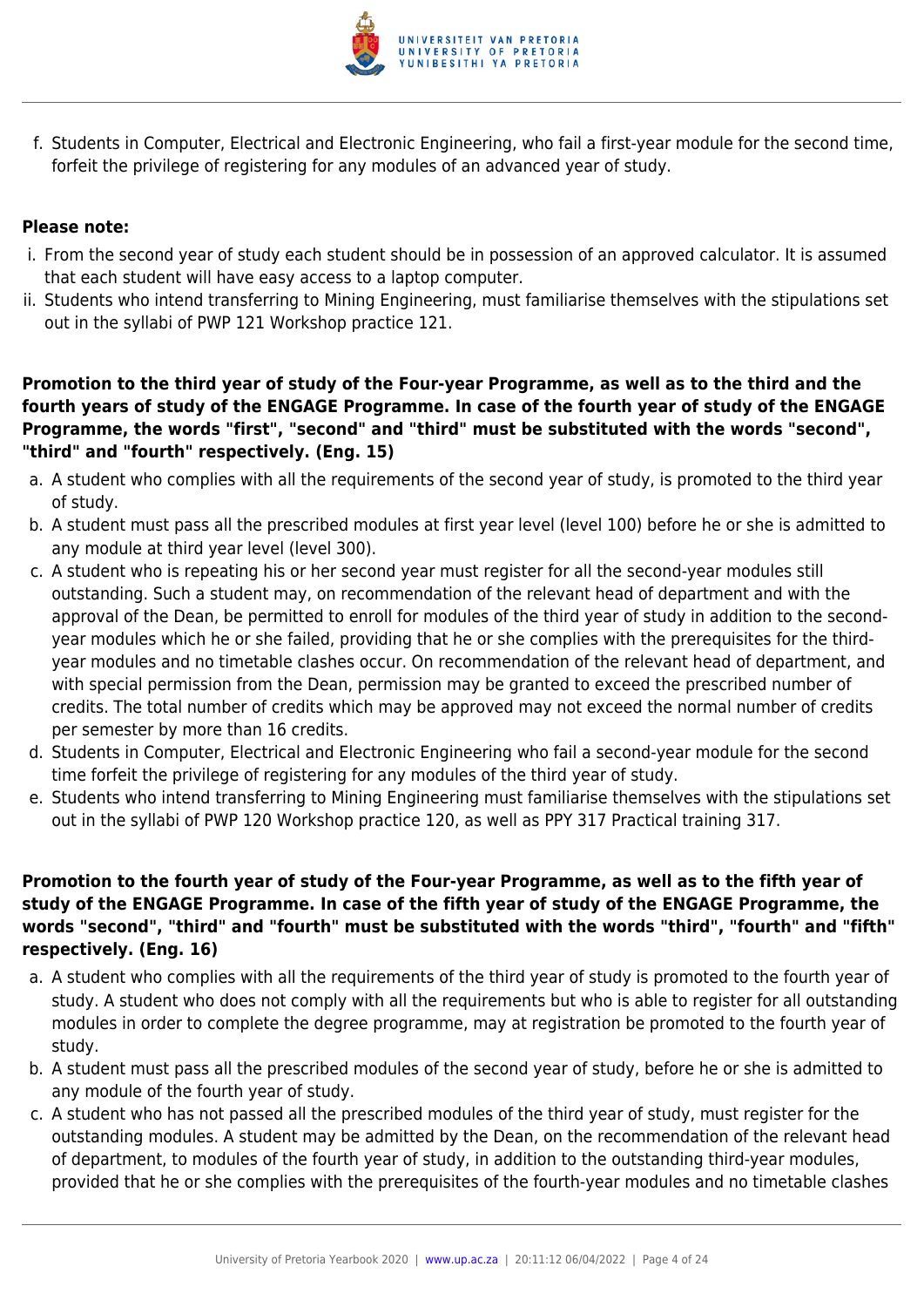

occur. The total number of credits per semester for which a student registers may not exceed the normal number of credits per semester by more than 16 credits. In exceptional cases, the Dean may, on recommendation of the relevant head of department, permit a student to exceed the above limit.

d. Students in Computer, Electrical and Electronic Engineering who fail a third-year module for the second time, forfeit the privilege of registering for any modules of the fourth year of study.

## Pass with distinction

- a. A student graduates with distinction if:
- i. no module of the third or fourth year of study of the four year programme or of the fourth or fifth year of the ENGAGE programme was repeated and a weighted average of at least 75% was obtained in one year in all the modules of the final year of study; and
- ii. the degree programme was completed within the prescribed four years for the four year programme and within the prescribed five years of the ENGAGE programme.
- b. Exceptional cases to the above will be considered by the Dean.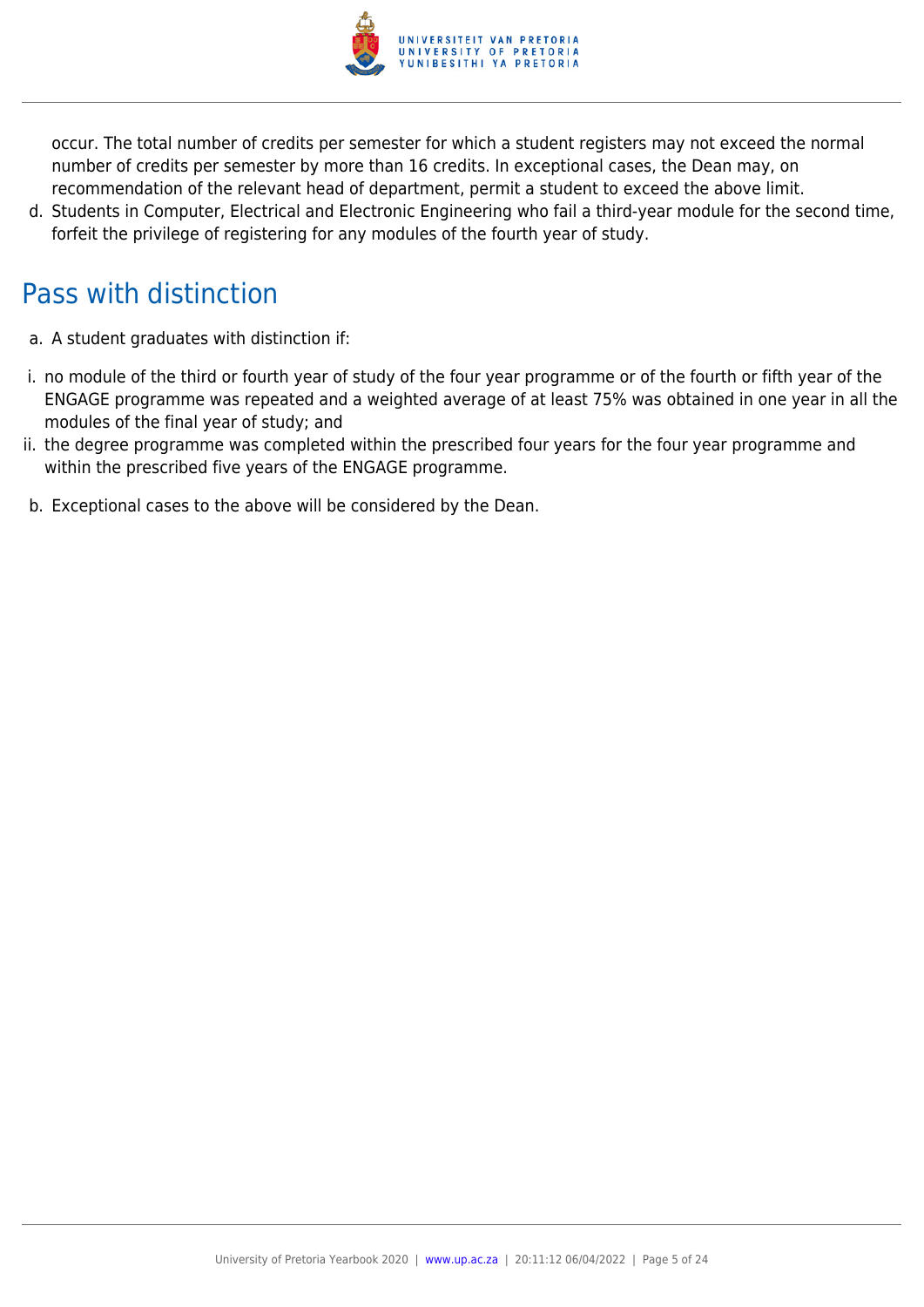

### Curriculum: Year 1

**Minimum credits: 144**

#### **Fundamental modules**

#### **Academic orientation 112 (UPO 112)**

| <b>Module credits</b>         | 0.00                           |
|-------------------------------|--------------------------------|
| Language of tuition           | Module is presented in English |
| <b>Department</b>             | <b>EBIT Deans Office</b>       |
| <b>Period of presentation</b> | Year                           |

#### **Core modules**

#### **General chemistry 171 (CHM 171)**

| <b>Module credits</b>         | 16.00                                                                                                  |
|-------------------------------|--------------------------------------------------------------------------------------------------------|
| <b>Service modules</b>        | Faculty of Engineering, Built Environment and Information Technology                                   |
| <b>Prerequisites</b>          | No prerequisites.                                                                                      |
| <b>Contact time</b>           | 1 discussion class per week, 1 practical per week, 1 web-based period per week,<br>4 lectures per week |
| <b>Language of tuition</b>    | Module is presented in English                                                                         |
| <b>Department</b>             | Chemistry                                                                                              |
| <b>Period of presentation</b> | Semester 1                                                                                             |

#### **Module content**

General introduction to inorganic, analytical and physical chemistry. Nomenclature of inorganic ions and compounds, stoichiometric calculations concerning chemical reactions, redox reactions, solubilities and solutions, atomic structure, periodicity. Molecular structure and chemical bonding using the VSEPR model. Principles of reactivity, electrochemistry, energy and chemical reactions, entropy and free energy. Appropriate tutorial classes and practicals.

#### **Electricity and electronics 122 (EBN 122)**

| <b>Module credits</b>         | 16.00                                                          |
|-------------------------------|----------------------------------------------------------------|
| <b>Prerequisites</b>          | No prerequisites.                                              |
| <b>Contact time</b>           | 1 practical per week, 1 tutorial per week, 3 lectures per week |
| <b>Language of tuition</b>    | Module is presented in English                                 |
| <b>Department</b>             | Electrical, Electronic and Computer Engineering                |
| <b>Period of presentation</b> | Semester 2                                                     |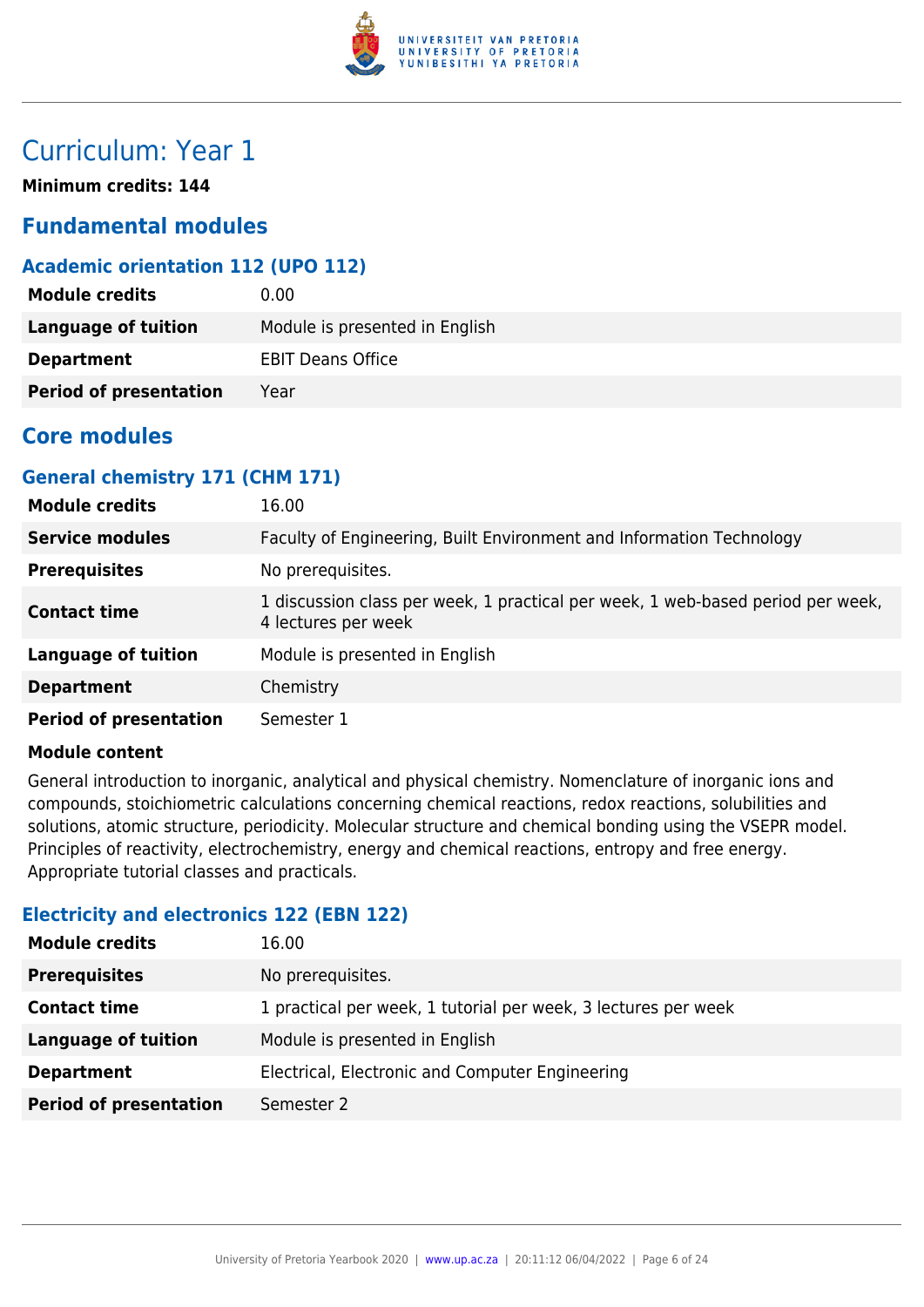

Electrical quantities, units, definitions, conventions. Electrical symbols, ideal and practical current and voltage sources, controlled sources. Ohm's law in resistive circuits, Kirchoff's current and voltage laws, resistors in series and parallel circuits, voltage and current division, mesh current and node voltage methods. Circuit theorems: linearity, superposition, Thevenin and Norton equivalent circuits, sources transformation, power calculation, maximum power transfer. Energy storage elements: current, voltage, power and energy in inductors and capacitors, inductors and capacitors in series and parallel. Ideal operational amplifiers and applications: inverting and noninverting amplifiers, summing amplifiers, current sources, integrators.

#### **Physics 176 (FSK 176)**

| <b>Module credits</b>         | 16.00                                                                  |
|-------------------------------|------------------------------------------------------------------------|
| <b>Service modules</b>        | Faculty of Engineering, Built Environment and Information Technology   |
| <b>Prerequisites</b>          | No prerequisites.                                                      |
| <b>Contact time</b>           | 1 discussion class per week, 1 practical per week, 4 lectures per week |
| <b>Language of tuition</b>    | Module is presented in English                                         |
| <b>Department</b>             | Physics                                                                |
| <b>Period of presentation</b> | Semester 2                                                             |

#### **Module content**

Introductory mathematics: Symbols, exponents, logarithms, angles in degrees, radial measure, goniometry, differentiation, and integration. Motion along a straight line: position and displacement, acceleration. Vectors: adding vectors, components, multiplying vectors. Motion in two and three dimensions: projectile motion, circular motion. Force and motion: Newton's Law, force, friction. Kinetic energy and work: work, power. Potential energy: Centre of mass, linear momentum. Collisions: impulse and linear momentum, elastic collisions, inelastic collisions. Rotation: kinetic energy of rotation, torque. Oscillations and waves: Simple harmonic motion, types of waves, wavelength and frequency, interference of waves, standing waves, the Doppler effect. Temperature, heat and the first law of thermodynamics.

#### **Humanities and social sciences 110 (HAS 110)**

| <b>Module credits</b>         | 8.00                                                                 |
|-------------------------------|----------------------------------------------------------------------|
| <b>Service modules</b>        | Faculty of Engineering, Built Environment and Information Technology |
| <b>Prerequisites</b>          | No prerequisites.                                                    |
| <b>Contact time</b>           | 2 lectures per week                                                  |
| <b>Language of tuition</b>    | Module is presented in English                                       |
| <b>Department</b>             | Anthropology and Archaeology                                         |
| <b>Period of presentation</b> | Semester 1                                                           |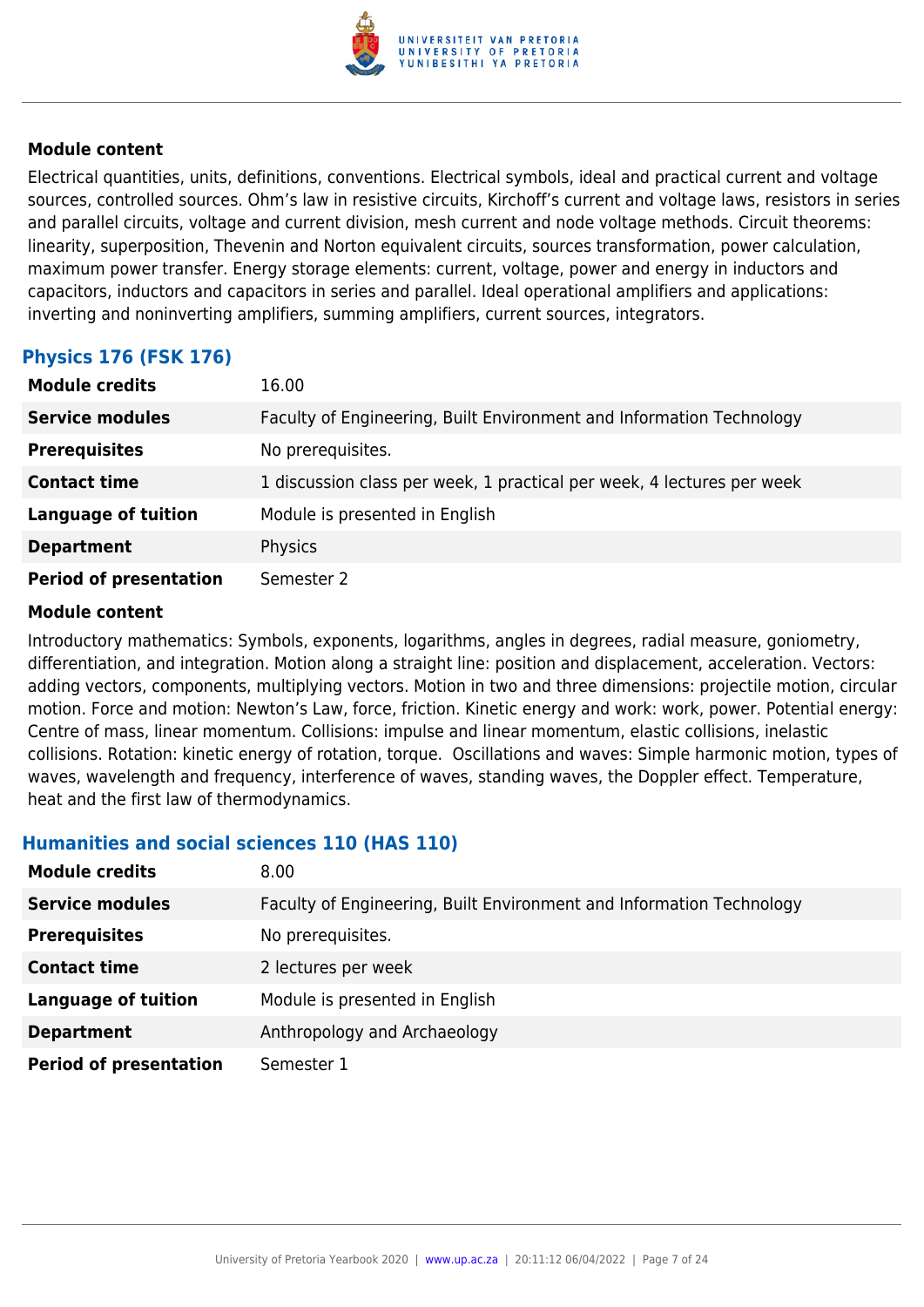

Social sciences: Perspectives on contemporary society

An introduction to long-standing questions about the nature of human societies and contemporary challenges. Topics to be discussed include globalisation and increasing connectedness; rising unemployment, inequality and poverty; rapid urbanisation and the modern city form; transformations in the nature of work; environmental degradation and tensions between sustainability and growth; shifts in global power relations; the future of the nation-state and supra-national governance structures; and possibilities for extending human rights and democracy. Critical questions are posed about modern selfhood, sociality, culture and identity against the background of new communications technologies, ever more multicultural societies, enduring gender, class and race inequities, and the emergence of new and the resurgence of older forms of social and political identity. These issues are approached from the vantage of our location in southern Africa and the continent, drawing on social science perspectives.

#### **Humanities and social sciences 120 (HAS 120)**

| <b>Module credits</b>         | 8.00                                                                 |
|-------------------------------|----------------------------------------------------------------------|
| <b>Service modules</b>        | Faculty of Engineering, Built Environment and Information Technology |
| <b>Prerequisites</b>          | No prerequisites.                                                    |
| <b>Contact time</b>           | 2 lectures per week                                                  |
| <b>Language of tuition</b>    | Module is presented in English                                       |
| <b>Department</b>             | Afrikaans                                                            |
| <b>Period of presentation</b> | Semester 2                                                           |

#### **Module content**

Humanities: Text, culture and communication

Successful communication of ideas, values and traditions depends on understanding both the literal and implied meanings of texts. In this module students are introduced to a variety of texts, including original literary and visual texts, with a view to developing an understanding of how textual meanings have been constructed and negotiated over time. Students are encouraged to understand themselves as products of – and participants in – these traditions, ideas and values. Appropriate examples will be drawn from, among others, the Enlightenment, Modernism, Existentialism, Postmodernism and Post-colonialism.

#### **Graphical communication 110 (MGC 110)**

| <b>Module credits</b>         | 16.00                                     |
|-------------------------------|-------------------------------------------|
| <b>Prerequisites</b>          | No prerequisites.                         |
| <b>Contact time</b>           | 3 lectures per week, 3 tutorials per week |
| <b>Language of tuition</b>    | Module is presented in English            |
| <b>Department</b>             | Mechanical and Aeronautical Engineering   |
| <b>Period of presentation</b> | Semester 1                                |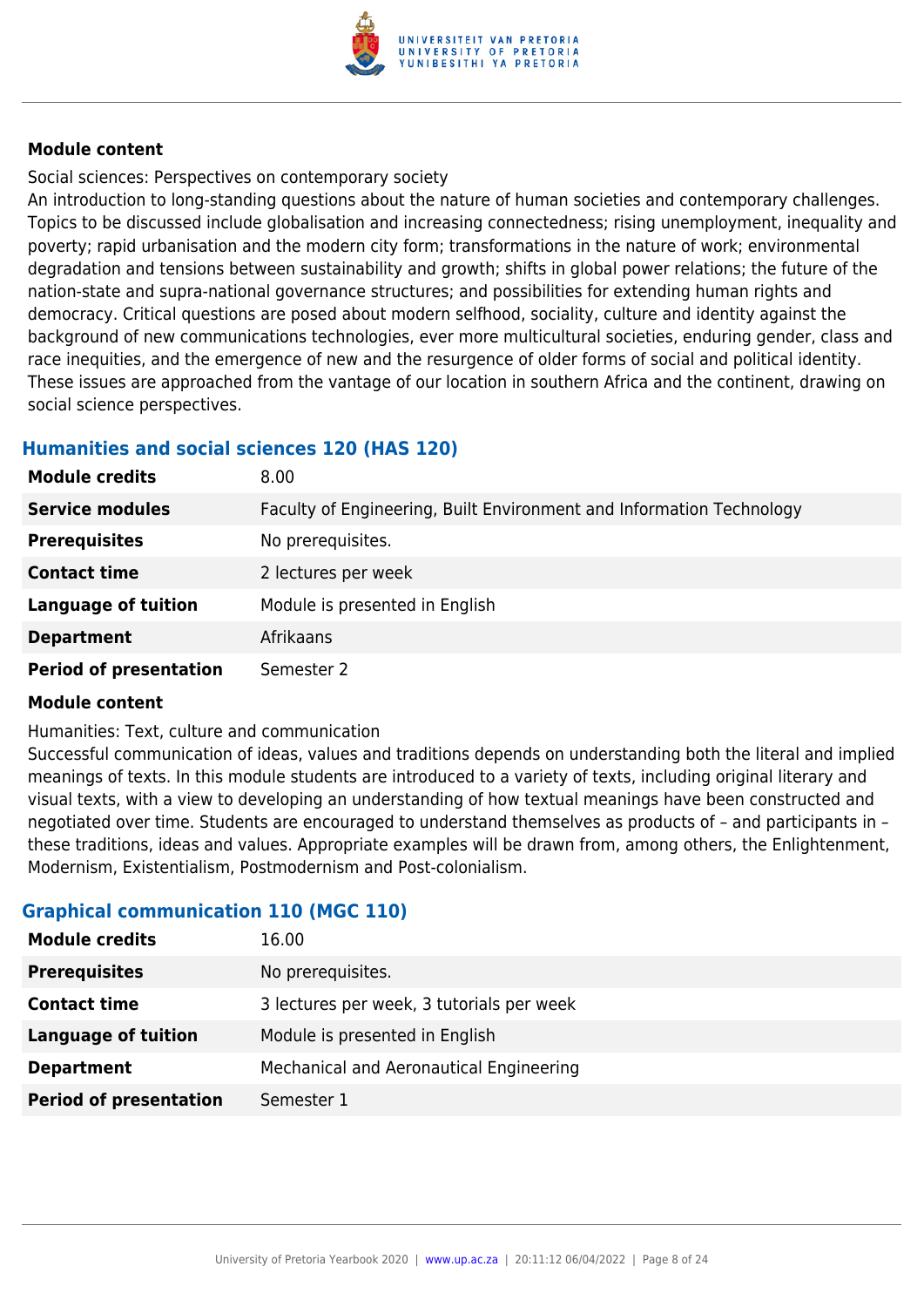

Freehand sketching covering the following: perspective, isometric and orthographic drawings. Drawing conventions, graphical techniques and assembly drawings. Evaluation of drawings and error detection. True lengths of lines, projections and intersections. Practical applications of these techniques. Introduction to computer-aided drawings, including dimensioning, crosshatching and detailing. Introduction to basic manufacturing processes including primary (casting, forging and extrusion) and secondary (drilling, turning, milling, grinding, broaching and sawing) manufacturing procedures.

#### **Materials science 113 (NMC 113)**

| <b>Module credits</b>         | 16.00                                                          |
|-------------------------------|----------------------------------------------------------------|
| <b>Prerequisites</b>          | No prerequisites.                                              |
| <b>Contact time</b>           | 1 practical per week, 1 tutorial per week, 4 lectures per week |
| <b>Language of tuition</b>    | Module is presented in English                                 |
| <b>Department</b>             | Materials Science and Metallurgical Engineering                |
| <b>Period of presentation</b> | Semester 1                                                     |

#### **Module content**

Introduction to materials: the family of materials, atomic structure and types of bonding, crystal types and space arrangement of atoms, directions and planes in crystals, defects in crystals, diffusion in solids. Mechanical properties of materials: stress and strain, mechanical testing (strength, ductility, hardness, toughness, fatigue, creep), plastic deformation, solid-solution hardening, recrystallisation.

Polymeric materials: polymerisation and industrial methods, types of polymeric materials and their properties. Corrosion of metals: mechanisms and types of corrosion, corrosion rates, corrosion control. The heat treatment of steel: Fe-C phase diagram, equilibrium cooling, hardening and tempering of steel, stainless steel. Composite materials: Introduction, fibre reinforced polymeric composites, concrete, asphalt, wood.

#### **Mechanics 122 (SWK 122)**

| <b>Module credits</b>         | 16.00                                        |
|-------------------------------|----------------------------------------------|
| <b>Service modules</b>        | Faculty of Natural and Agricultural Sciences |
| <b>Prerequisites</b>          | <b>WTW 158</b>                               |
| <b>Contact time</b>           | 2 tutorials per week, 4 lectures per week    |
| <b>Language of tuition</b>    | Module is presented in English               |
| <b>Department</b>             | Civil Engineering                            |
| <b>Period of presentation</b> | Semester 2                                   |

#### **Module content**

Equivalent force systems, resultants. Newton's laws, units. Forces acting on particles. Rigid bodies: principle of transmissibility, resultant of parallel forces. Vector moments and scalar moments. Relationship between scalarand vector moments. Couples. Equivalent force systems on rigid bodies. Resultants of forces on rigid bodies. Equilibrium in two and three dimensions. Hooke's law. Trusses and frameworks. Centroids and second moments of area. Beams: distributed forces, shear force, bending moment, method of sections, relationship between load, shear force and bending moment.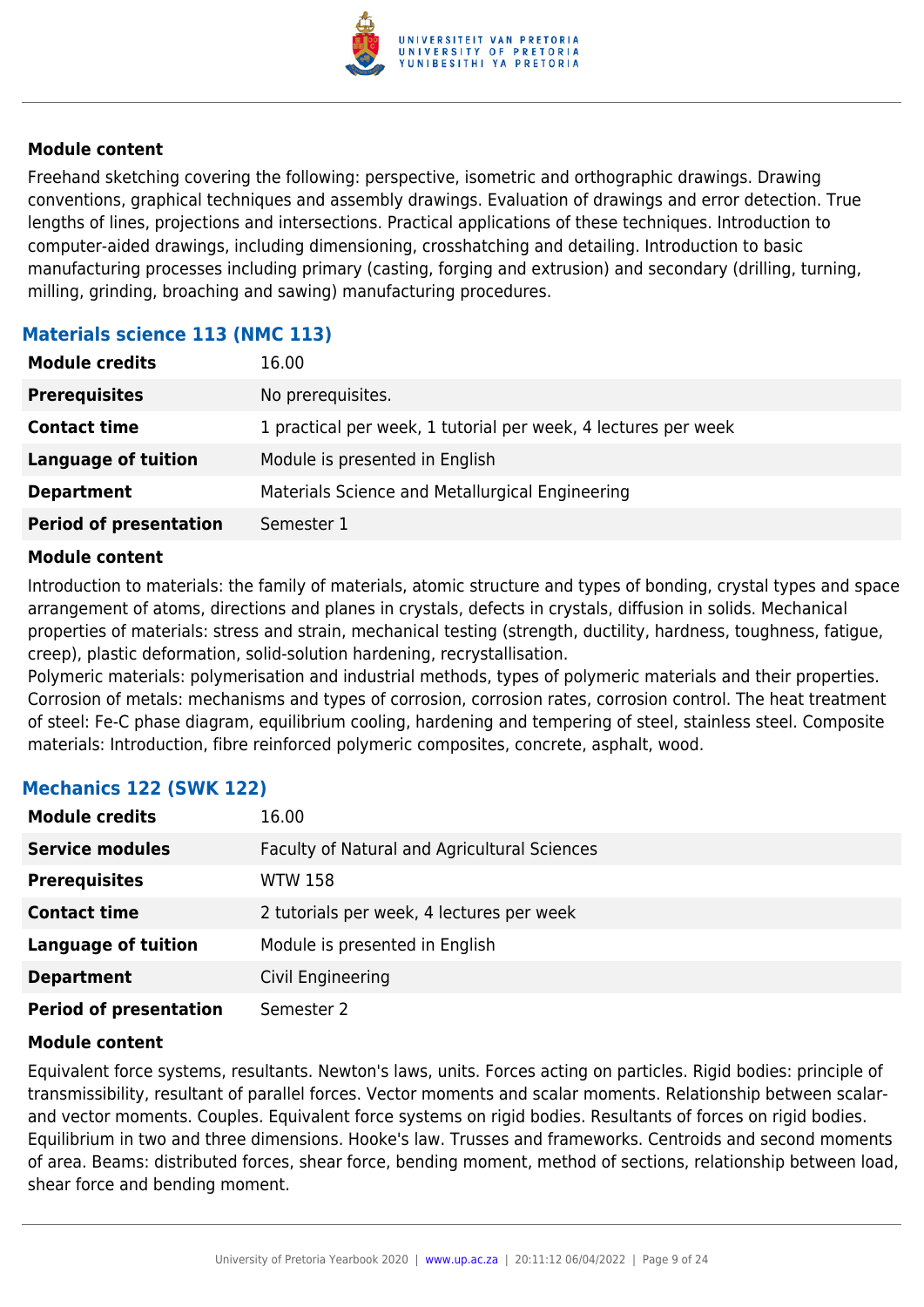

#### **Calculus 158 (WTW 158)**

| <b>Module credits</b>         | 16.00                                                                |  |
|-------------------------------|----------------------------------------------------------------------|--|
| <b>Service modules</b>        | Faculty of Engineering, Built Environment and Information Technology |  |
| <b>Prerequisites</b>          | 60% for Mathematics in Grade 12                                      |  |
| <b>Contact time</b>           | 1 tutorial per week, 4 lectures per week                             |  |
| <b>Language of tuition</b>    | Module is presented in English                                       |  |
| <b>Department</b>             | <b>Mathematics and Applied Mathematics</b>                           |  |
| <b>Period of presentation</b> | Semester 1                                                           |  |

#### **Module content**

\*This module is designed for first-year engineering students. Students will not be credited for more than one of the following modules for their degree: WTW 158, WTW 114, WTW 134, WTW 165.

Introduction to vector algebra. Functions, limits and continuity. Differential calculus of single variable functions, rate of change, graph sketching, applications. The mean value theorem, the rule of L'Hospital. Indefinite integrals, integration.

#### **Mathematics 164 (WTW 164)**

| <b>Module credits</b>         | 16.00                                                                |
|-------------------------------|----------------------------------------------------------------------|
| <b>Service modules</b>        | Faculty of Engineering, Built Environment and Information Technology |
| <b>Prerequisites</b>          | WTW 114 or WTW 158                                                   |
| <b>Contact time</b>           | 1 tutorial per week, 4 lectures per week                             |
| <b>Language of tuition</b>    | Module is presented in English                                       |
| <b>Department</b>             | <b>Mathematics and Applied Mathematics</b>                           |
| <b>Period of presentation</b> | Semester 2                                                           |

#### **Module content**

\*This module is designed for first-year engineering students. Students will not be credited for more than one of the following modules for their degree: WTW 146, WTW 148 and WTW 124,

Vector algebra with applications to lines and planes in space, matrix algebra, systems of linear equations, determinants, complex numbers, factorisation of polynomials and conic sections. Integration techniques, improper integrals. The definite integral, fundamental theorem of Calculus. Applications of integration. Elementary power series and Taylor's theorem. Vector functions, space curves and arc lengths. Quadratic surfaces and multivariable functions.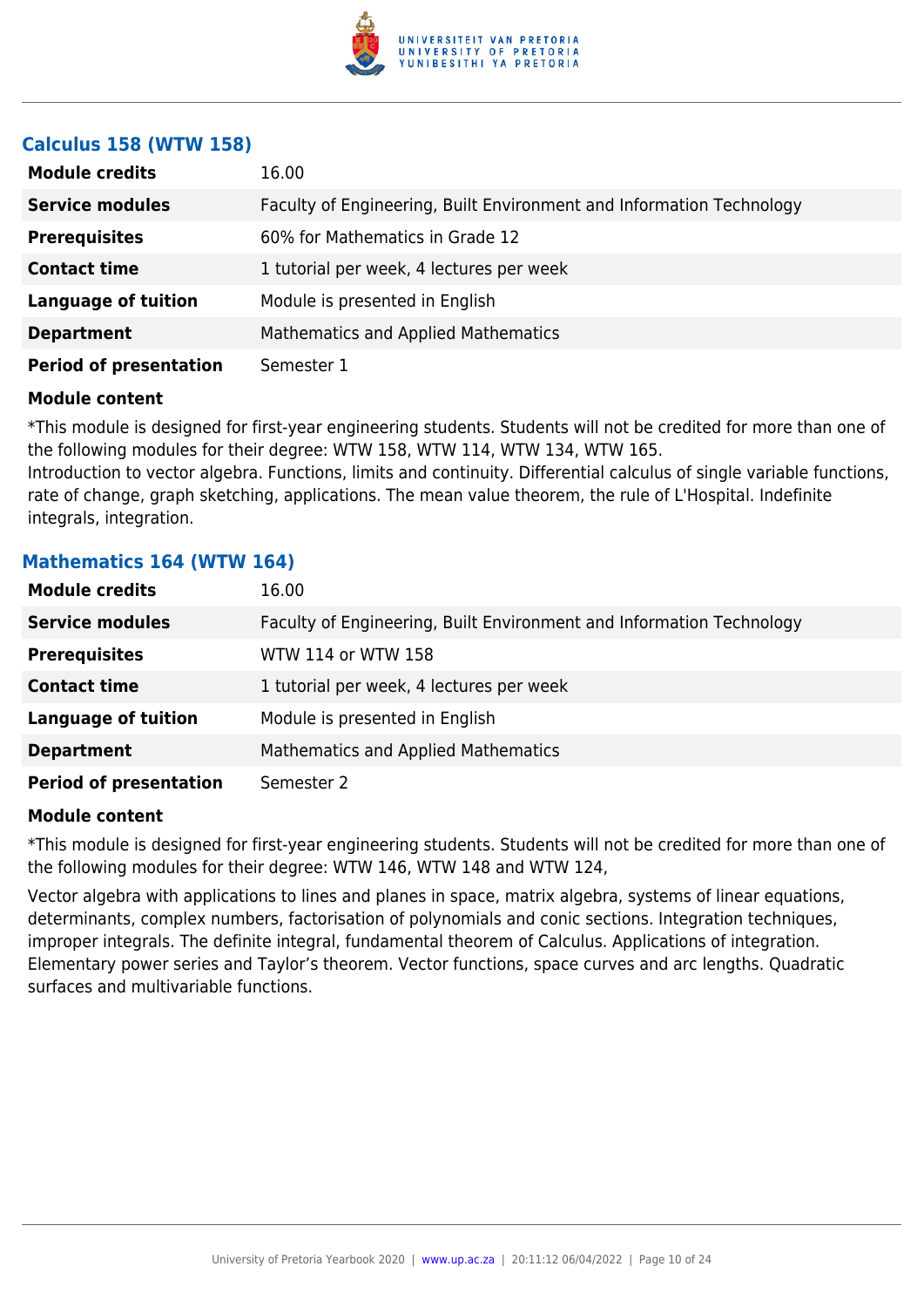

### Curriculum: Year 2

**Minimum credits: 148**

#### **Core modules**

#### **Engineering statistics 220 (BES 220)**

| <b>Module credits</b>         | 8.00                               |
|-------------------------------|------------------------------------|
| <b>Prerequisites</b>          | WTW 158 GS, WTW 164 GS             |
| <b>Contact time</b>           | 3 lectures per week                |
| <b>Language of tuition</b>    | Module is presented in English     |
| <b>Department</b>             | Industrial and Systems Engineering |
| <b>Period of presentation</b> | Semester 2                         |

#### **Module content**

Engineering systems are often subjected to variation, uncertainty and incomplete information. Mathematical statistics provides the basis for effectively handling and quantifying the effect of these factors. This module provides an introduction to the concepts of mathematical statistics and will include the following syllabus themes: data analysis, probability theory, stochastic modelling, statistical inference and regression analysis.

#### **Imperative programming 132 (COS 132)**

| <b>Module credits</b>         | 16.00                                                                                              |
|-------------------------------|----------------------------------------------------------------------------------------------------|
| <b>Service modules</b>        | <b>Faculty of Economic and Management Sciences</b><br>Faculty of Natural and Agricultural Sciences |
| <b>Prerequisites</b>          | APS of 30 and level 5 (60-69%) Mathematics                                                         |
| <b>Contact time</b>           | 1 practical per week, 1 tutorial per week, 3 lectures per week                                     |
| <b>Language of tuition</b>    | Module is presented in English                                                                     |
| <b>Department</b>             | <b>Computer Science</b>                                                                            |
| <b>Period of presentation</b> | Semester 1                                                                                         |

#### **Module content**

This module introduces imperative computer programming, which is a fundamental building block of computer science. The process of constructing a program for solving a given problem, of editing it, compiling (both manually and automatically), running and debugging it, is covered from the beginning. The aim is to master the elements of a programming language and be able to put them together in order to construct programs using types, control structures, arrays, functions and libraries. An introduction to object orientation will be given. After completing this module, the student should understand the fundamental elements of a program, the importance of good program design and user-friendly interfaces. Students should be able to conduct basic program analysis and write complete elementary programs.

#### **Electrical engineering 211 (EIR 211)**

**Module credits** 16.00

|  | <b>Module credits</b> |  |
|--|-----------------------|--|
|--|-----------------------|--|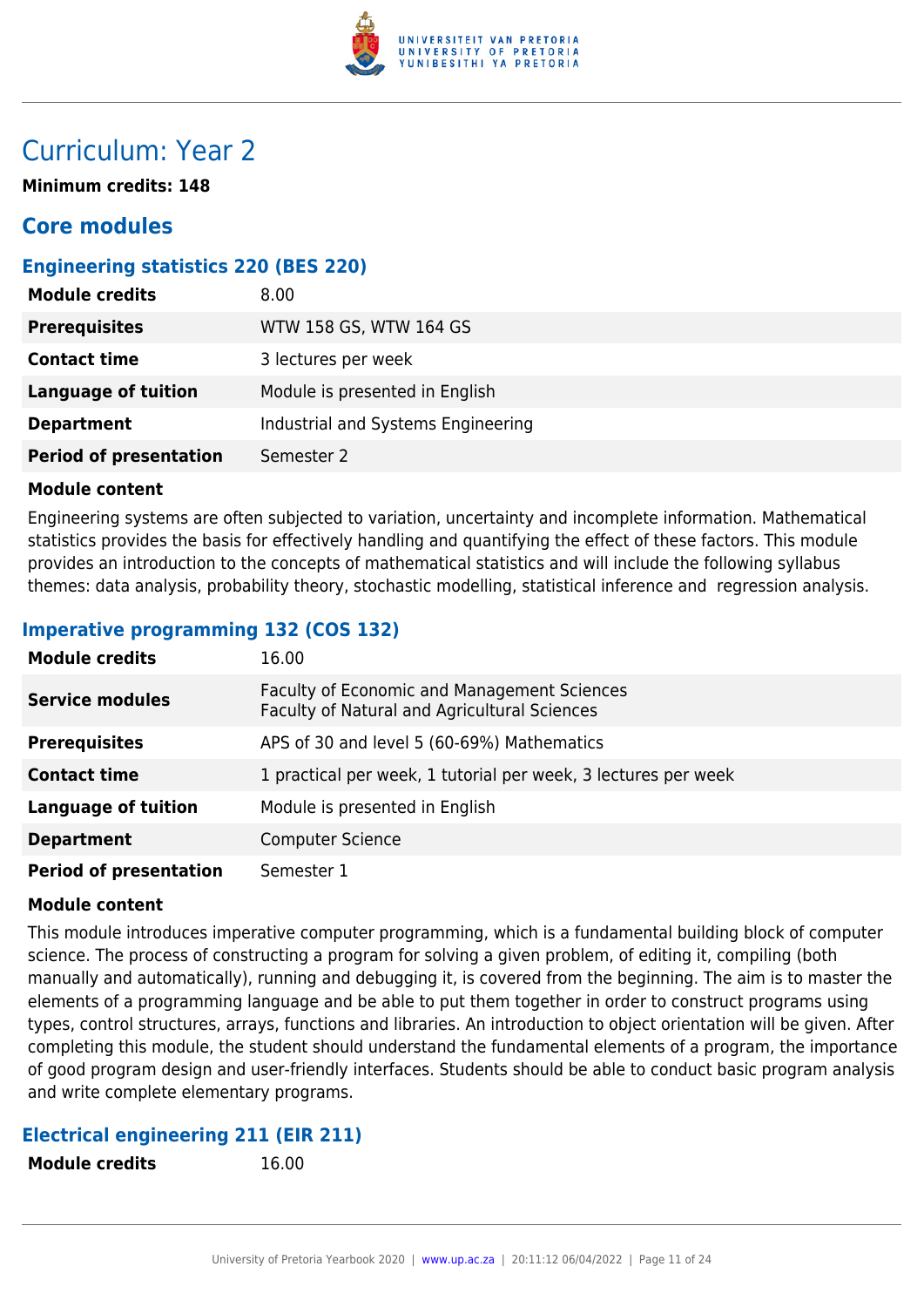

| <b>Prerequisites</b>          | EBN 111 or EBN 122 and WTW 161/164                             |
|-------------------------------|----------------------------------------------------------------|
| <b>Contact time</b>           | 1 practical per week, 1 tutorial per week, 3 lectures per week |
| <b>Language of tuition</b>    | Module is presented in English                                 |
| <b>Department</b>             | Electrical, Electronic and Computer Engineering                |
| <b>Period of presentation</b> | Semester 1                                                     |

Transient response phenomena in RC, RL and RLC circuits: Natural response and step response. Alternating current (AC) circuits: Phasors, impedances, and power in AC circuits. The application of Ohm's law, Kirchoff's circuit theorems, matrix methods and Thevenin and Norton equivalents to sinusoidal steady-state analysis. Three-phase circuits: Balanced three-phase circuits, star/delta configurations, and three-phase power transfer calculations. Magnetically coupled circuits: Mutual inductance, coupling factor, transformers, ideal transformers and autotransformers. Application of circuit theory to an induction machine: basic principles of induction machines, equivalent circuit and analysis thereof, calculation of power and torque through application of Thevenin's theorem. Synoptic introduction to other types of machines.

#### **Professional and technical communication 210 (EII 210)**

| <b>Module credits</b>         | 8.00                                            |
|-------------------------------|-------------------------------------------------|
| <b>Prerequisites</b>          | No prerequisites.                               |
| <b>Contact time</b>           | 2 lectures per week, 2 tutorials per week       |
| Language of tuition           | Module is presented in English                  |
| <b>Department</b>             | Electrical, Electronic and Computer Engineering |
| <b>Period of presentation</b> | Semester 1                                      |

#### **Module content**

Communicate effectively, both orally and in writing, with engineering audiences and the community at large. Written communication as evidenced by: uses appropriate structure, use of modern or electronic communication methods; style and language for purpose and audience; uses effective graphical support; applies methods of providing information for use by others involved in engineering activity; meets the requirements of the target audience. Effective oral communication as evidenced by appropriate structure, style and language; appropriate visual materials; delivers fluently; meets the requirements of the intended audience. Audiences range from engineering peers, management and lay persons, using appropriate academic or professional discourse. Typed reports range from short (300-1 000 word plus tables diagrams) to long (10 000-15 000 words plus tables, diagrams, references and appendices), covering material at exit level. Methods of providing information include the conventional methods of the discipline, for example engineering drawings, as well as subject-specific methods.

| Linear systems 220 (ELI 220) |                                                                |  |
|------------------------------|----------------------------------------------------------------|--|
| <b>Module credits</b>        | 16.00                                                          |  |
| <b>Prerequisites</b>         | EIR 211/221 GS                                                 |  |
| <b>Contact time</b>          | 1 practical per week, 1 tutorial per week, 3 lectures per week |  |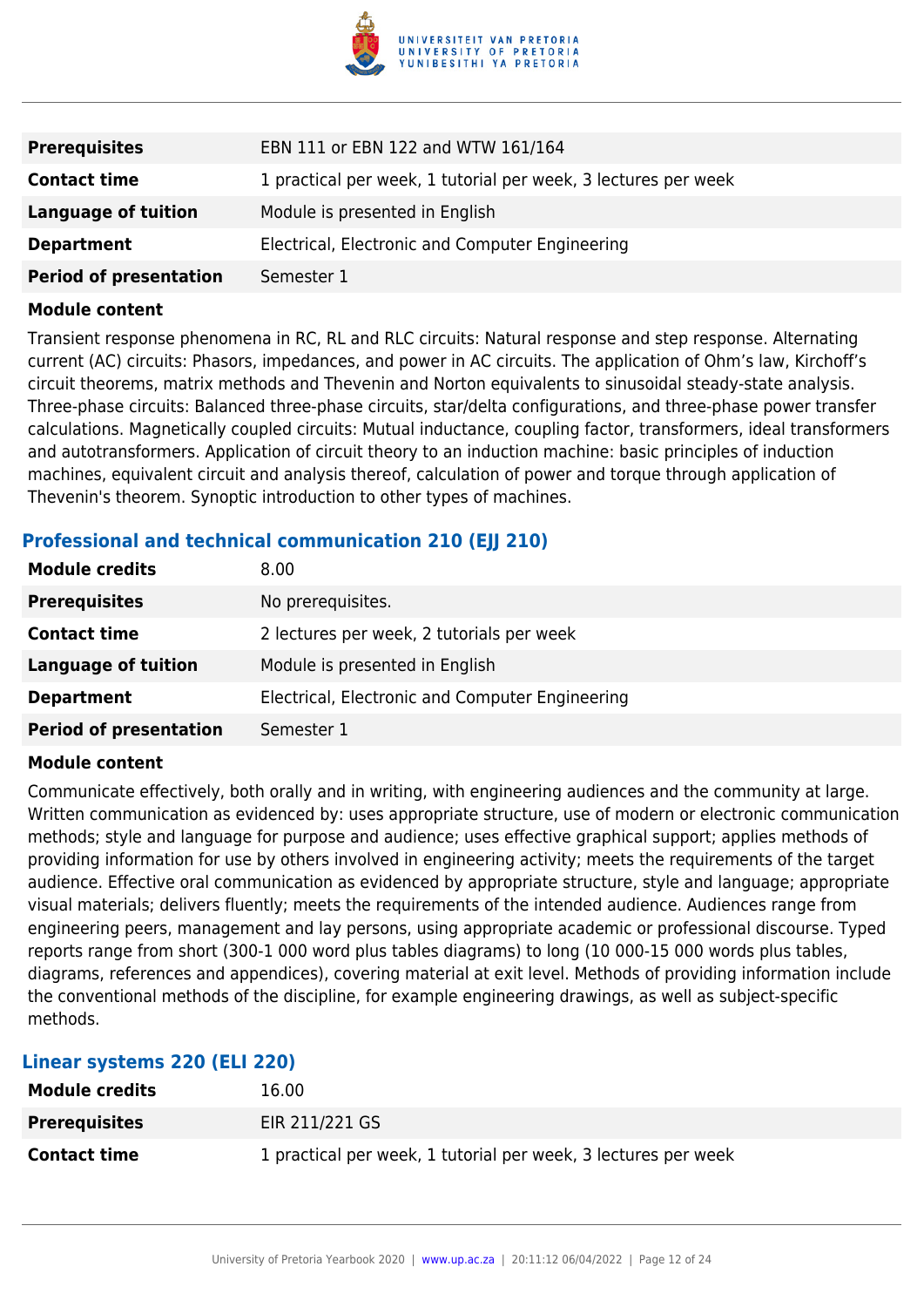

| Language of tuition           | Module is presented in English                  |
|-------------------------------|-------------------------------------------------|
| <b>Department</b>             | Electrical, Electronic and Computer Engineering |
| <b>Period of presentation</b> | Semester 2                                      |

Frequency domain analysis of linear time-invariant systems. Laplace, Fourier and Z-transforms applied to periodic, aperiodic and sampled signals; exponential and trigonometric Fourier series. Nyquist sampling theorem, transfer functions, poles and zeros, bandwidth and rise time, frequency response, impulse response, Bode diagrams, natural frequency, natural and forced response. Instability and oscillations. Computer simulation.

#### **Introduction to programming and computer simulations 101 (EMR 101)**

| <b>Module credits</b>         | 4.00                                            |
|-------------------------------|-------------------------------------------------|
| <b>Prerequisites</b>          | No prerequisites.                               |
| Language of tuition           | Module is presented in English                  |
| <b>Department</b>             | Electrical, Electronic and Computer Engineering |
| <b>Period of presentation</b> | Year                                            |

#### **Module content**

This module is presented during the recess period at the end of the first semester. The module serves as an introduction to programming and computer simulations using a high-level industry-standard programming language to develop and support problem solving. Students will be informed by the Department if, for practical reasons, the module needs to be offered in a different time slot.

#### **Digital systems 220 (ERS 220)**

| <b>Module credits</b>         | 16.00                                                          |
|-------------------------------|----------------------------------------------------------------|
| <b>Prerequisites</b>          | No prerequisites.                                              |
| <b>Contact time</b>           | 1 practical per week, 1 tutorial per week, 3 lectures per week |
| Language of tuition           | Module is presented in English                                 |
| <b>Department</b>             | Electrical, Electronic and Computer Engineering                |
| <b>Period of presentation</b> | Semester 2                                                     |

#### **Module content**

Introduction to digital circuit design, digital representations of numbers, device electronics in digital circuits, representation and simplification of logic functions, components of combinational circuits, analysis and design of combinational circuits, components of sequential circuits, analysis and design of sequential circuits, programmable components for combinatorial and sequential logic.

#### **Community-based project 203 (JCP 203)**

| <b>Module credits</b> | 8.00              |
|-----------------------|-------------------|
| <b>Prerequisites</b>  | No prerequisites. |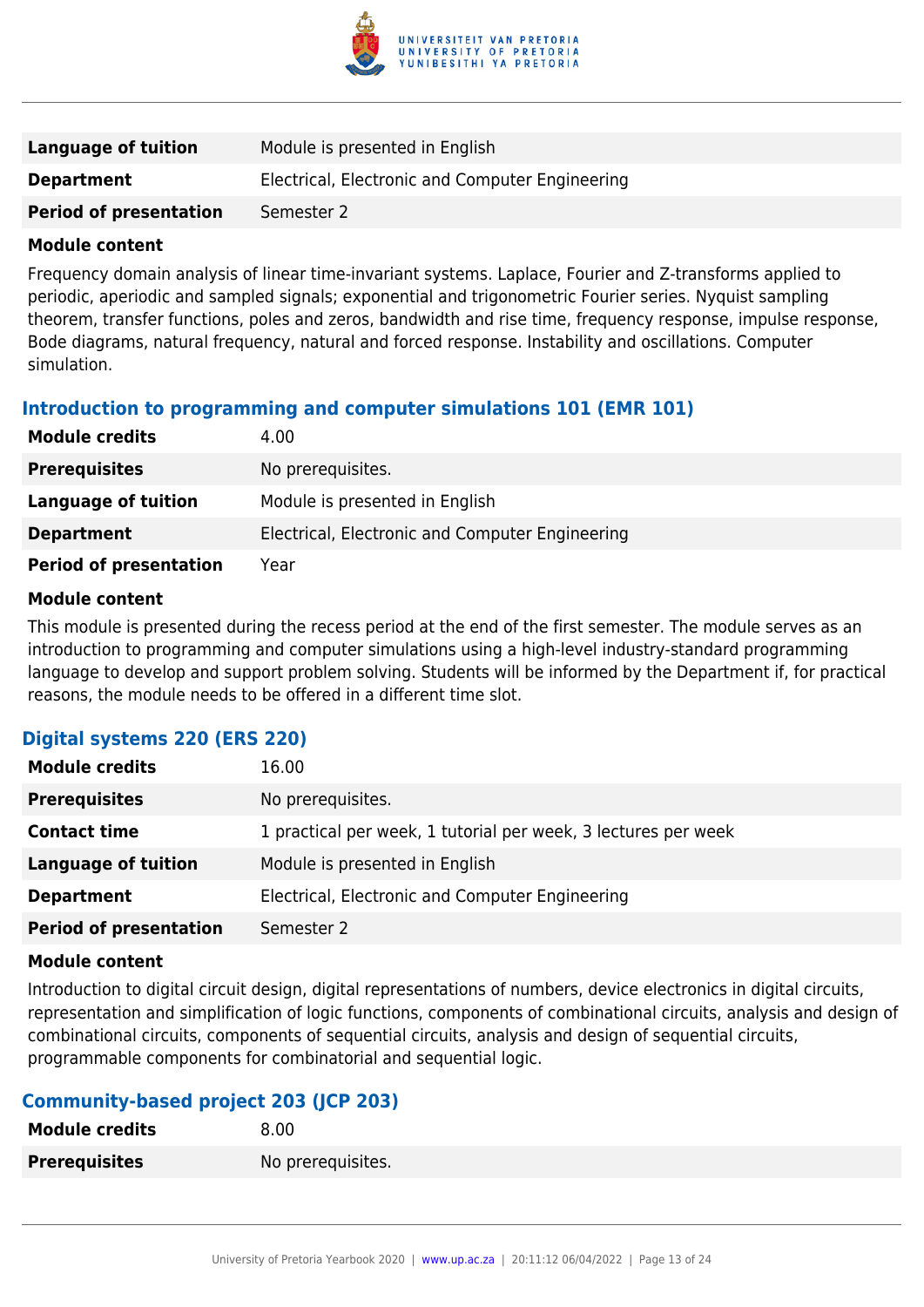

| <b>Contact time</b>           | 1 lecture per week             |
|-------------------------------|--------------------------------|
| Language of tuition           | Module is presented in English |
| <b>Department</b>             | <b>Informatics</b>             |
| <b>Period of presentation</b> | Year                           |

This module is integrated into all undergraduate academic programmes offered by the Faculty. Main objectives: execution of a community project aimed at achieving a beneficial impact on a section of society; awareness of personal, social and cultural values and an understanding of social issues; and development of life skills. Assessment: project proposal, written progress reports, peer assessment, assessment by community, presentation, report presented in the form of a blog.

#### **Dynamics 210 (MSD 210)**

| <b>Module credits</b>         | 16.00                                        |
|-------------------------------|----------------------------------------------|
| <b>Prerequisites</b>          | FSK 116 or FSK 176 and SWK 122 and WTW 256 # |
| <b>Contact time</b>           | 2 tutorials per week, 3 lectures per week    |
| Language of tuition           | Module is presented in English               |
| <b>Department</b>             | Mechanical and Aeronautical Engineering      |
| <b>Period of presentation</b> | Semester 1                                   |

#### **Module content**

Kinetics of systems of particles, Newton's 2nd law generalised for a system of particles, rate of change of momentum and angular momentum relations, work-energy relations, conservation laws, steady mass flow. Plane kinematics of rigid bodies, rotation, translation, general 2D motion, relative motion analysis. Moments and products of inertia. Plane kinetics of rigid bodies, equations of motion, rotation, translation, general 2D motion, work-energy relations. Vibration and time response.

#### **Mathematics 238 (WTW 238)**

| <b>Module credits</b>         | 16.00                                                                |
|-------------------------------|----------------------------------------------------------------------|
| <b>Service modules</b>        | Faculty of Engineering, Built Environment and Information Technology |
| <b>Prerequisites</b>          | WTW 256 and WTW 258 GS                                               |
| <b>Contact time</b>           | 1 tutorial per week, 4 lectures per week                             |
| <b>Language of tuition</b>    | Module is presented in English                                       |
| <b>Department</b>             | <b>Mathematics and Applied Mathematics</b>                           |
| <b>Period of presentation</b> | Semester 2                                                           |

#### **Module content**

Linear algebra, eigenvalues and eigenvectors with applications to first and second order systems of differential equations. Sequences and series, convergence tests. Power series with applications to ordinary differential equations with variable coefficients. Fourier series with applications to partial differential equations such as potential, heat and wave equations.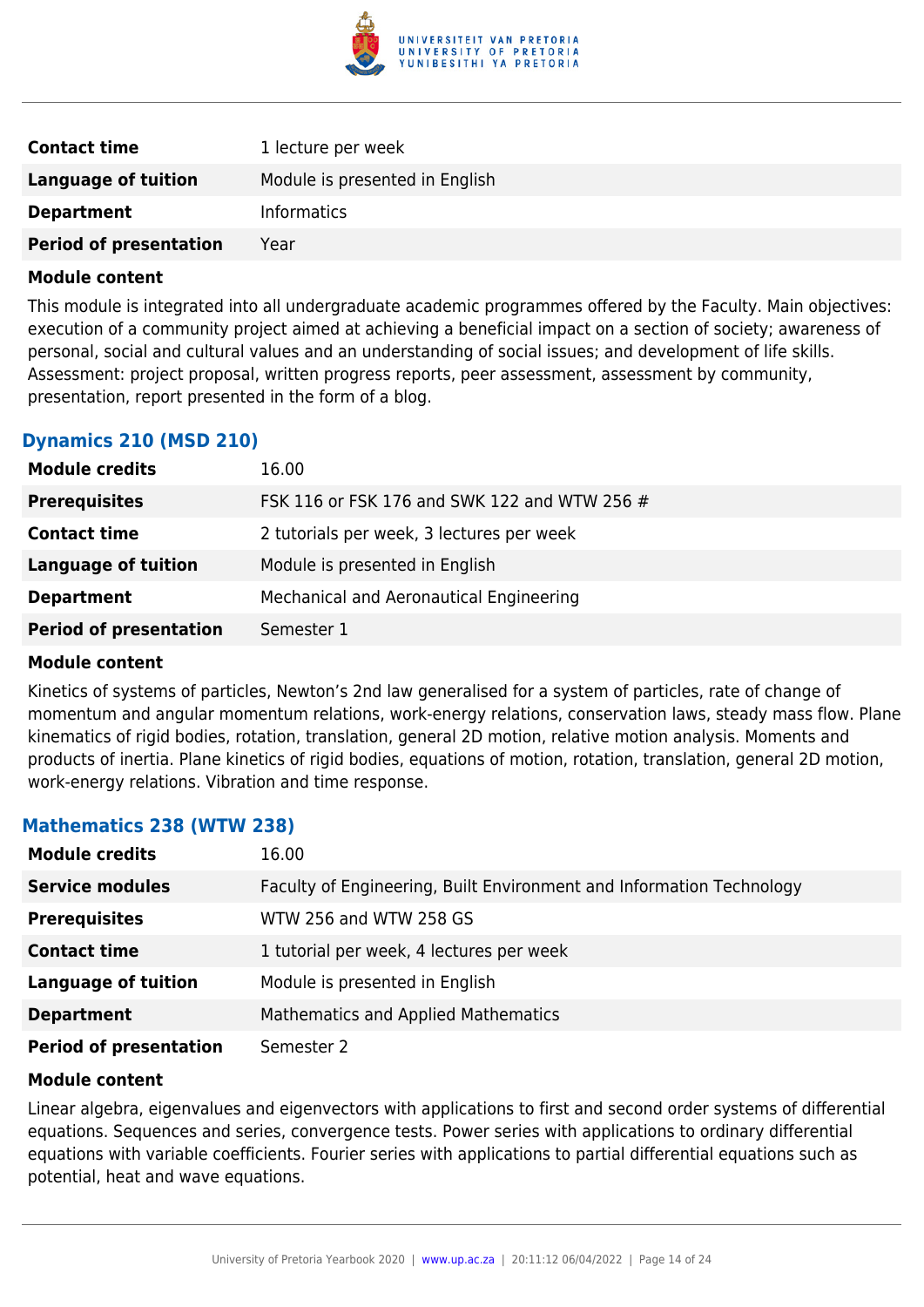

#### **Differential equations 256 (WTW 256)**

| <b>Module credits</b>         | 8.00                                                                 |
|-------------------------------|----------------------------------------------------------------------|
| <b>Service modules</b>        | Faculty of Engineering, Built Environment and Information Technology |
| <b>Prerequisites</b>          | WTW 158 and WTW 164                                                  |
| <b>Contact time</b>           | 1 tutorial per week, 2 lectures per week                             |
| <b>Language of tuition</b>    | Module is presented in English                                       |
| <b>Department</b>             | <b>Mathematics and Applied Mathematics</b>                           |
| <b>Period of presentation</b> | Semester 1                                                           |

#### **Module content**

Theory and solution methods for linear differential equations as well as for systems of linear differential equations. Theory and solution methods for first order non-linear differential equations. The Laplace transform with application to differential equations. Application of differential equations to modelling problems.

#### **Calculus 258 (WTW 258)**

| <b>Module credits</b>         | 8.00                                                                 |
|-------------------------------|----------------------------------------------------------------------|
| <b>Service modules</b>        | Faculty of Engineering, Built Environment and Information Technology |
| <b>Prerequisites</b>          | WTW 158 and WTW 164                                                  |
| <b>Contact time</b>           | 1 tutorial per week, 2 lectures per week                             |
| <b>Language of tuition</b>    | Module is presented in English                                       |
| <b>Department</b>             | Mathematics and Applied Mathematics                                  |
| <b>Period of presentation</b> | Semester 1                                                           |

#### **Module content**

Calculus of multivariable functions, directional derivatives. Extrema. Multiple integrals, polar, cylindrical and spherical coordinates. Line integrals and the theorem of Green. Surface integrals and the theorems of Gauss and Stokes.

#### **Numerical methods 263 (WTW 263)**

| <b>Module credits</b>         | 8.00                                                                 |
|-------------------------------|----------------------------------------------------------------------|
| <b>Service modules</b>        | Faculty of Engineering, Built Environment and Information Technology |
| <b>Prerequisites</b>          | WTW 164                                                              |
| <b>Contact time</b>           | 1 tutorial per week, 2 lectures per week                             |
| <b>Language of tuition</b>    | Module is presented in English                                       |
| <b>Department</b>             | <b>Mathematics and Applied Mathematics</b>                           |
| <b>Period of presentation</b> | Semester 2                                                           |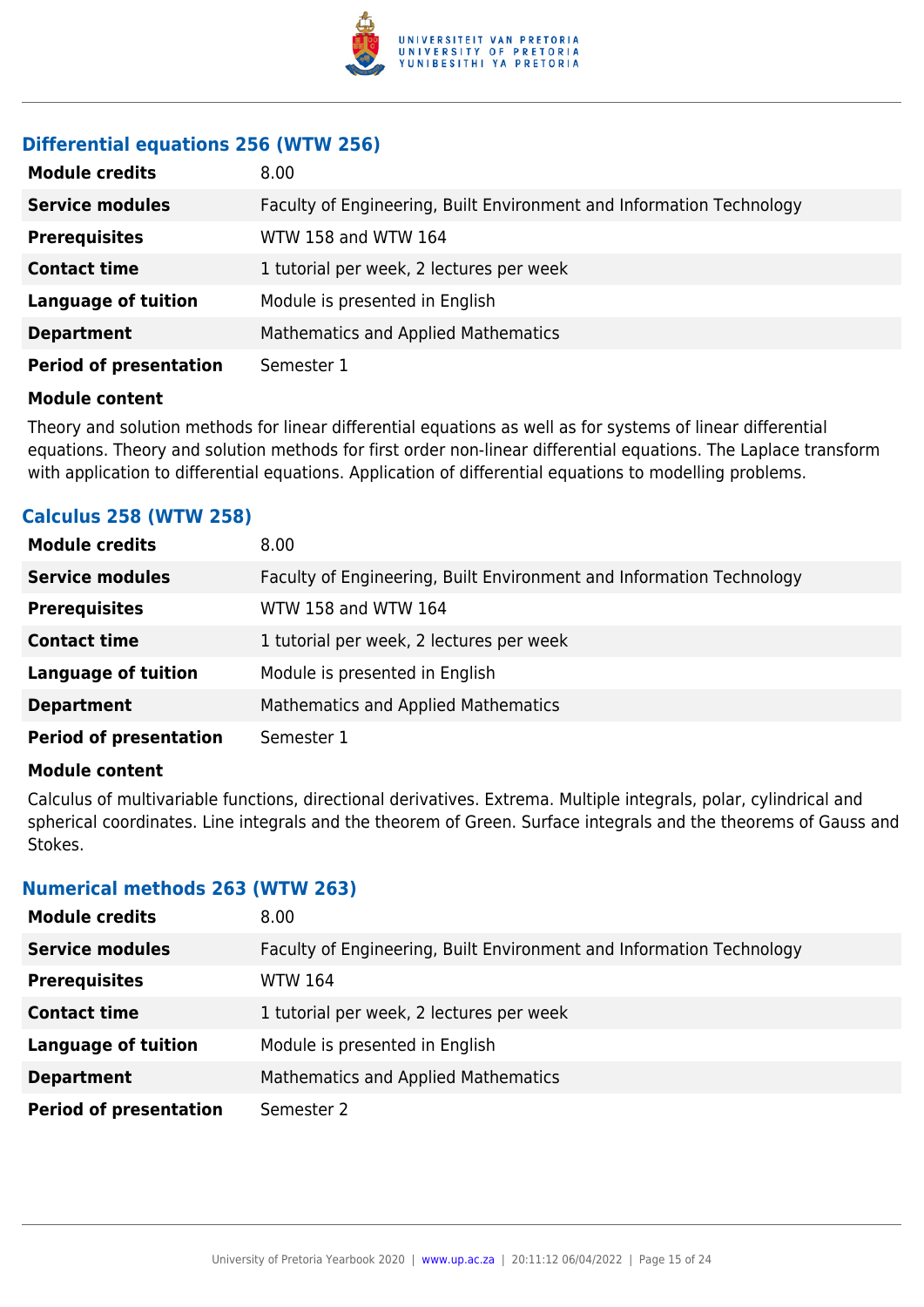

Numerical integration. Numerical methods to approximate the solution of non-linear equations, systems of equations (linear and non-linear), differential equations and systems of differential equations. Direct methods to solve linear systems of equations.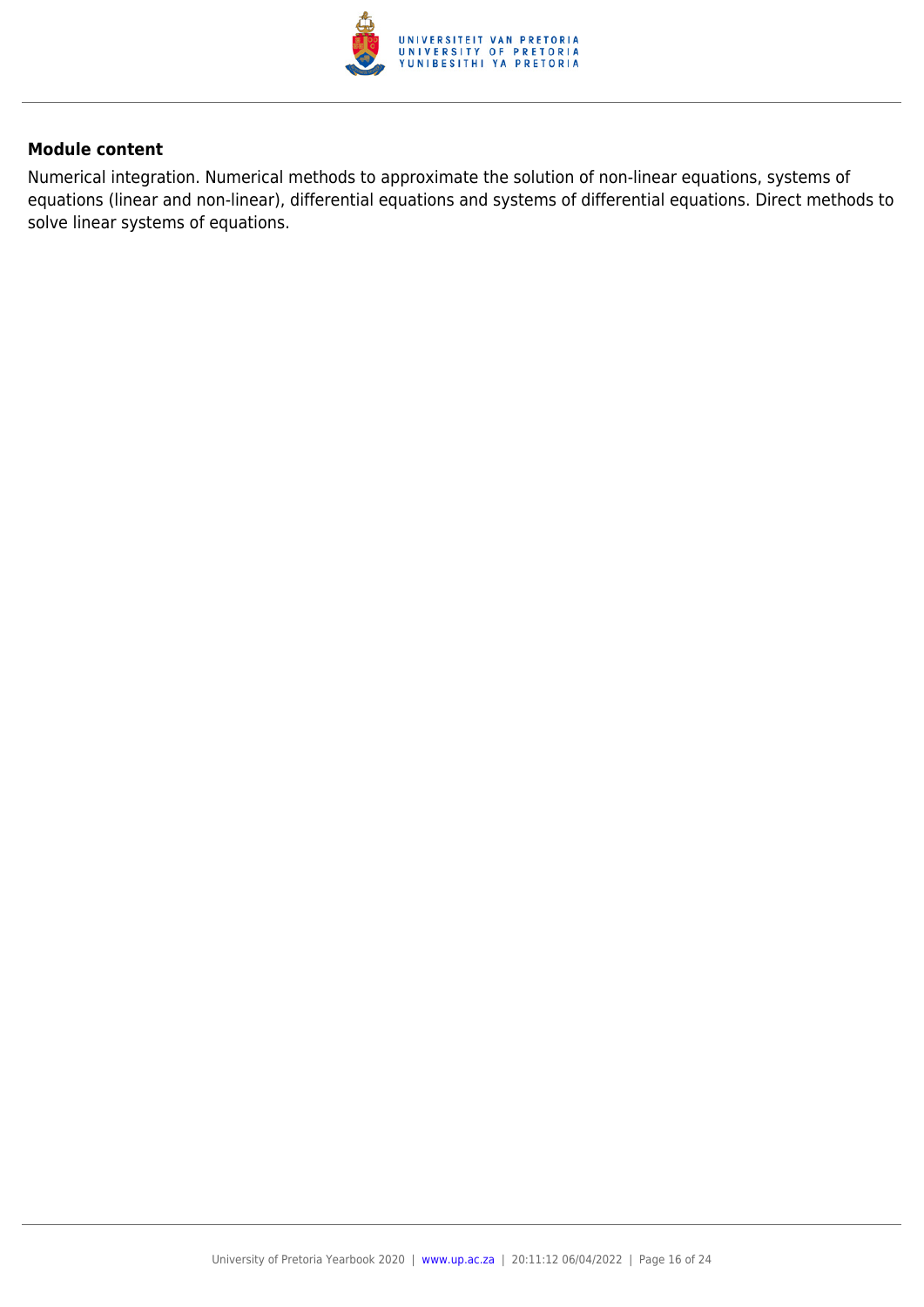

## Curriculum: Year 3

**Minimum credits: 144**

### **Core modules**

#### **Engineering management 310 (BSS 310)**

| <b>Module credits</b>         | 8.00                               |
|-------------------------------|------------------------------------|
| <b>Prerequisites</b>          | No prerequisites.                  |
| <b>Contact time</b>           | 3 lectures per week                |
| Language of tuition           | Module is presented in English     |
| <b>Department</b>             | Industrial and Systems Engineering |
| <b>Period of presentation</b> | Semester 1                         |

#### **Module content**

The purpose of this module is to develop knowledge and understanding of engineering management principles and economic decision-making so that students can design, manage, evaluate and participate in engineering projects in the workplace. As such elements from engineering economics, project management and systems engineering are combined.

This module develops and assesses the students' competence in terms of ECSA Exit Level Outcome 11 relating to Engineering Management.

#### **Control systems 320 (EBB 320)**

| <b>Module credits</b>         | 16.00                                                          |
|-------------------------------|----------------------------------------------------------------|
| <b>Prerequisites</b>          | <b>ELI 220 GS</b>                                              |
| <b>Contact time</b>           | 1 practical per week, 1 tutorial per week, 3 lectures per week |
| <b>Language of tuition</b>    | Module is presented in English                                 |
| <b>Department</b>             | Electrical, Electronic and Computer Engineering                |
| <b>Period of presentation</b> | Semester 2                                                     |

#### **Module content**

Modelling and simulation of physical systems. Block and signal flow diagrams. State variable formulation. Time and frequency domain analysis. Stability and sensitivity. Design methods, cascade (eg. PID) and feedback controllers.

#### **Electronic engineering design 320 (ELO 320)**

| <b>Module credits</b> | 16.00                                                           |
|-----------------------|-----------------------------------------------------------------|
| <b>Prerequisites</b>  | <b>EMK 310 GS</b>                                               |
| <b>Contact time</b>   | 1 tutorial per week, 2 lectures per week, 2 practicals per week |
| Language of tuition   | Module is presented in English                                  |
| <b>Department</b>     | Electrical, Electronic and Computer Engineering                 |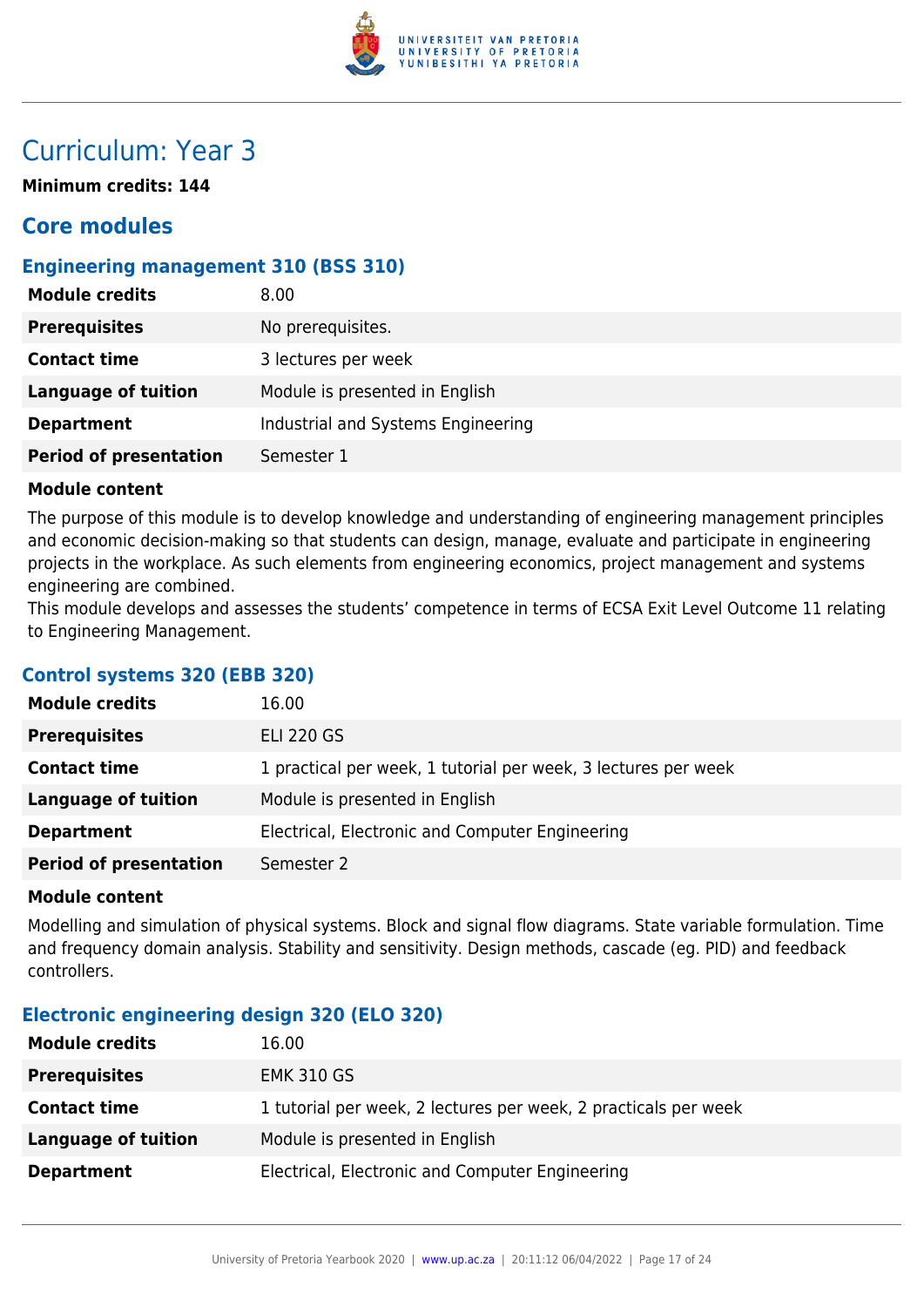

#### **Period of presentation** Semester 2

#### **Module content**

In this module, students are required to generate a creative system design through synthesis and integration of components and subsystems. Students have to acquire technical knowledge through independent learning, and demonstrate a competency to work in a technical design team to realise and demonstrate a working product. This practical component is augmented by theoretical instruction in the fundamentals of system engineering, industry standards and practices, PCB layout techniques, and packaging technology.

#### **Microprocessors 310 (EMK 310)**

| <b>Module credits</b>         | 16.00                                                          |
|-------------------------------|----------------------------------------------------------------|
| <b>Prerequisites</b>          | ERS 220 GS, ELI 220 GS, ENE 310/ ENE 310#                      |
| <b>Contact time</b>           | 1 practical per week, 1 tutorial per week, 3 lectures per week |
| <b>Language of tuition</b>    | Module is presented in English                                 |
| <b>Department</b>             | Electrical, Electronic and Computer Engineering                |
| <b>Period of presentation</b> | Semester 1                                                     |

#### **Module content**

Hardware based introduction to system designing microprocessors. General microprocessor architecture assembly language and limited C embedded code development, with specific focus on a RISC (Microchip PIC 18) and MIPS (Microchip PIC 32) type processor, memory interfacing and address decoding, microprocessor input/output and interfacing, general programming concepts, general microprocessor system design principles, current trends and new processors exposure to development boards and integrated development environments.

#### **Modulation systems 310 (EMS 310)**

| <b>Module credits</b>         | 16.00                                                          |
|-------------------------------|----------------------------------------------------------------|
| <b>Prerequisites</b>          | <b>ELI 220 GS</b>                                              |
| <b>Contact time</b>           | 1 practical per week, 1 tutorial per week, 3 lectures per week |
| <b>Language of tuition</b>    | Module is presented in English                                 |
| <b>Department</b>             | Electrical, Electronic and Computer Engineering                |
| <b>Period of presentation</b> | Semester 1                                                     |

#### **Module content**

Introduction to communication systems. Signals and the signal space, correlation, orthogonal signals, revision of the exponential Fourier series. Analysis and transmission of signals, revision of the Fourier transform, transmission channels and channel distortion, signal power and power spectral density. Analog modulation systems: amplitude modulation (AM), single sideband (SSB), vestigial sideband (VSB), phase modulation (PM), frequency modulation (FM). The phase locked loop (PLL). Sampled Systems (sampling theorem, aliasing). Pulse coded modulation (PCM) and quantisation noise, adaptive differential PCM (AD-PCM), delta modulation, pulse width modulation (PWM). Introduction to digital modulation. Line coding, pulse shaping, Nyquist's criterion, partial response signalling, digital receivers (equalisation and synchronisation), eye diagrams, digital modulation techniques: binary and M-ary amplitude shift keying (ASK), phase shift keying (PSK), frequency shift keying (M-FSK). The focus will be on analog and digital modulation techniques as applied to radio communication systems.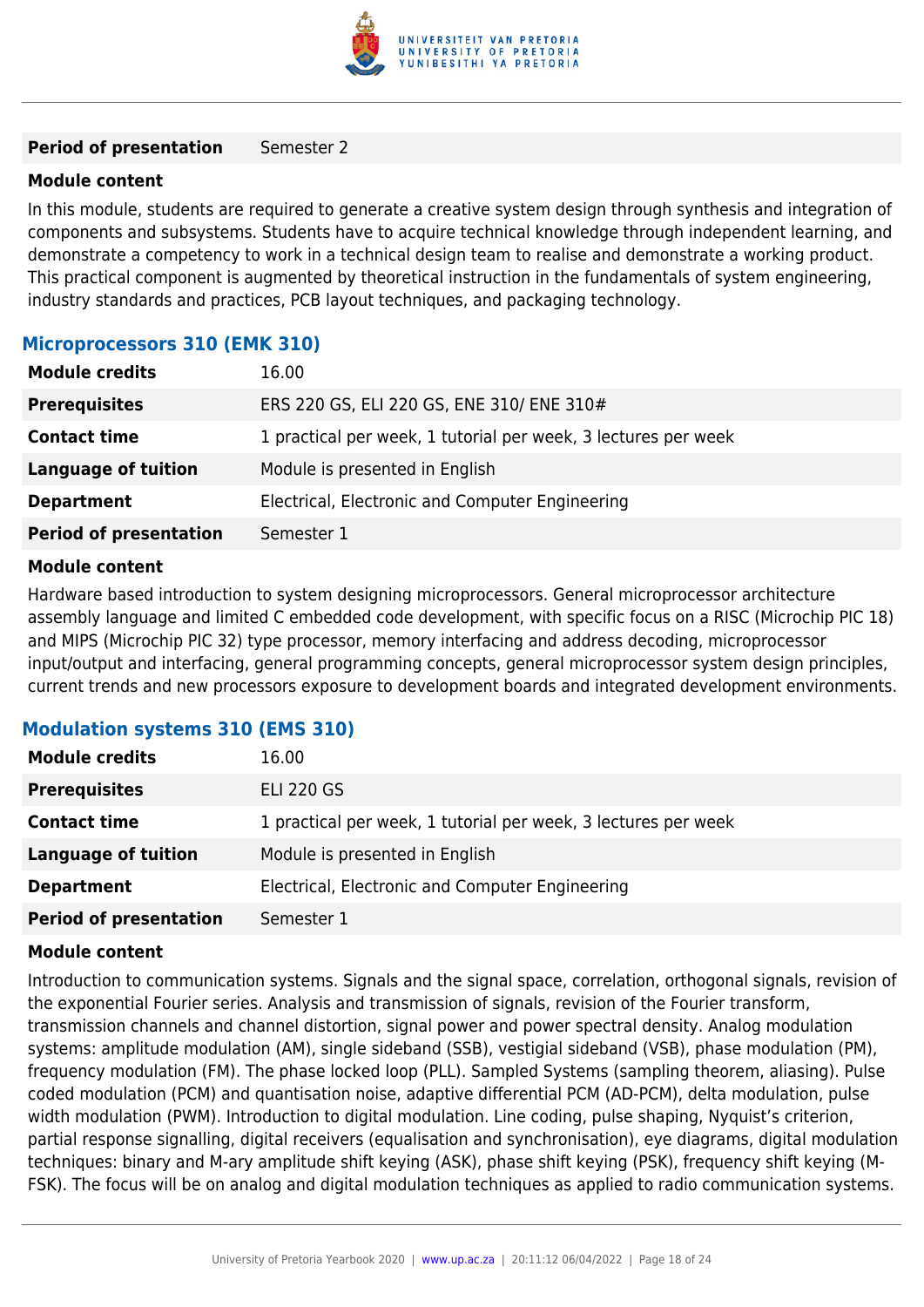

#### **Electromagnetism 310 (EMZ 310)**

| <b>Module credits</b>         | 16.00                                                          |
|-------------------------------|----------------------------------------------------------------|
| <b>Prerequisites</b>          | WTW 238 GS, WTW 263 GS, EIR 211/221 GS                         |
| <b>Contact time</b>           | 1 practical per week, 1 tutorial per week, 3 lectures per week |
| <b>Language of tuition</b>    | Module is presented in English                                 |
| <b>Department</b>             | Electrical, Electronic and Computer Engineering                |
| <b>Period of presentation</b> | Semester 1                                                     |
|                               |                                                                |

#### **Module content**

Transmission line equations, wave propagation, input impedance, power flow; Electrostatics, charge and current, laws of Coulomb and Gauss, scalar potential, properties of materials, boundary conditions, capacitance, Magnetostatics, laws of Biot-Savart and Ampère, magnetic properties of materials, boundary conditions; Plane wave propagation, polarisation, power density; Wave reflection and transmission, normal and oblique incidence.

#### **Microwaves and antennas 320 (EMZ 320)**

| <b>Module credits</b>         | 16.00                                                          |
|-------------------------------|----------------------------------------------------------------|
| <b>Prerequisites</b>          | EMZ 310 GS, ENE 310 GS                                         |
| <b>Contact time</b>           | 1 practical per week, 1 tutorial per week, 3 lectures per week |
| Language of tuition           | Module is presented in English                                 |
| <b>Department</b>             | Electrical, Electronic and Computer Engineering                |
| <b>Period of presentation</b> | Semester 2                                                     |

#### **Module content**

Smith Chart;transients; Waveguides, stripline, microstripline; Network analysis,S-parameters, signal flow diagrams, matching networks; Power divider; Filter implementation, Richard's transformation, Kuroda'a identities; Antenna fundamentals, port and radiation characteristics, Friis transmission equation, halfwave dipole, aperture antennas, linear arrays, microstrip patch antenna and arrays; Antenna applications, satellite, base stations, adaptive beams; Radar range equation.

#### **Analogue electronics 310 (ENE 310)**

| <b>Module credits</b>         | 16.00                                                          |
|-------------------------------|----------------------------------------------------------------|
| <b>Prerequisites</b>          | <b>ELI 220 GS</b>                                              |
| <b>Contact time</b>           | 1 practical per week, 1 tutorial per week, 3 lectures per week |
| Language of tuition           | Separate classes for Afrikaans and English                     |
| <b>Department</b>             | Electrical, Electronic and Computer Engineering                |
| <b>Period of presentation</b> | Semester 1                                                     |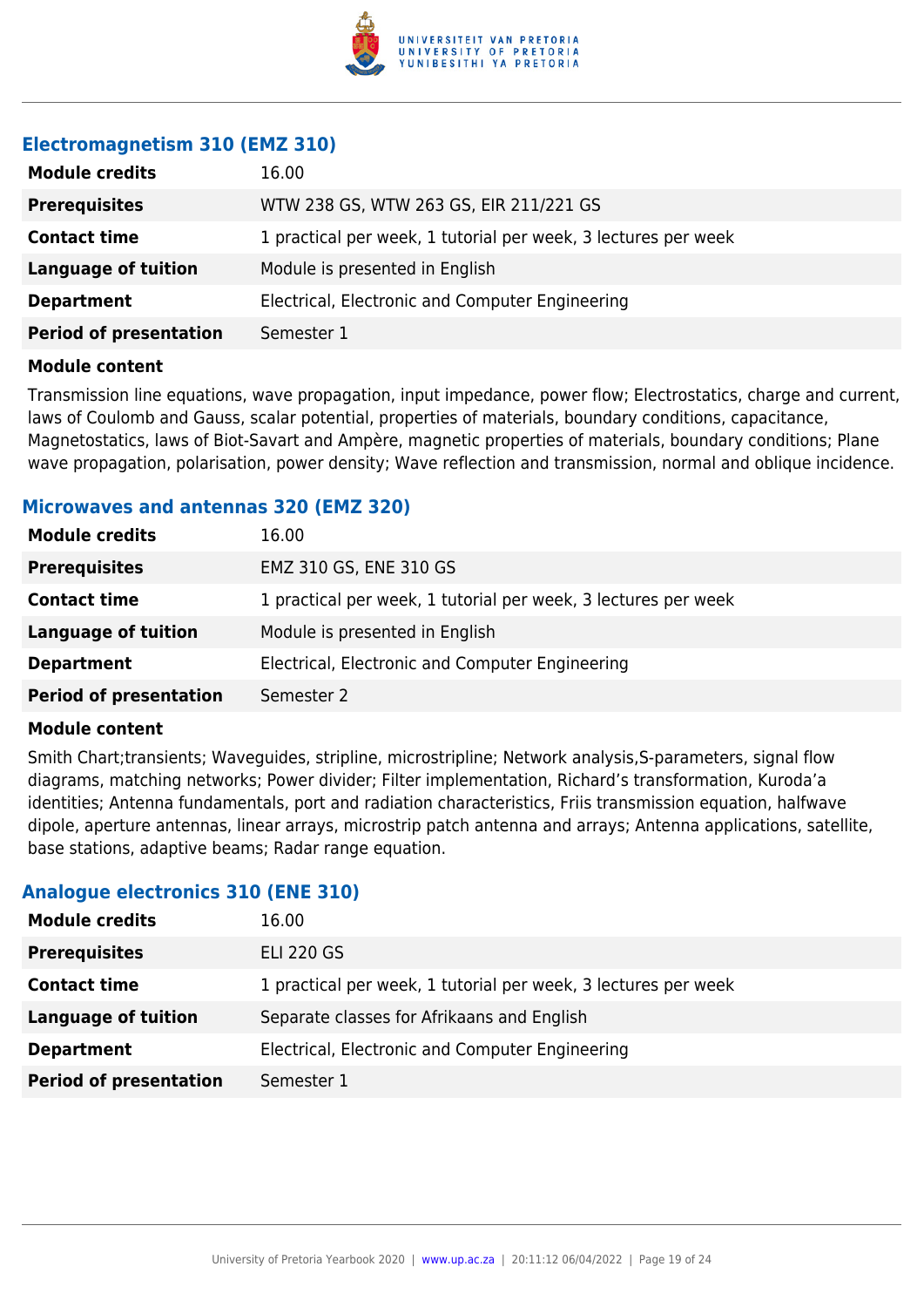

Amplifier concepts: gain, input impedance, output impedance, bandwidth, cascaded stages. Amplifier power dissipation and power efficiency. Operational amplifiers: non-ideal, limitations, low power, programmable. Diode operational circuits: Logarithmic amplifiers, peak detector, clamp, absolute value, voltage regulators. Feedback and stability in amplifiers. Operational circuits: Instrumentation amplifiers, multipliers, oscillators, filters, translinear circuits, and sampling electronics.

#### **Stochastic communications systems 320 (ESC 320)**

| <b>Module credits</b>         | 16.00                                                          |
|-------------------------------|----------------------------------------------------------------|
| <b>Prerequisites</b>          | WTW 258, WTW 256, WTW 238 and EMS 310 GS                       |
| <b>Contact time</b>           | 1 practical per week, 1 tutorial per week, 3 lectures per week |
| <b>Language of tuition</b>    | Module is presented in English                                 |
| <b>Department</b>             | Electrical, Electronic and Computer Engineering                |
| <b>Period of presentation</b> | Semester 2                                                     |

#### **Module content**

Review of signal theory. Introduction to probability theory (probability, random variables, statistical averages, correlation, sums of random variables, and the central limit theorem), random processes (RPs) and spectral analysis (ensemble statistics, classes of RPs, power spectral density, multiple RPs, transmission of RPs through linear systems, Wiener-Hopf filtering, signal-to-noise ratios (SNRs), optimal pre/de-emphasis, and bandpass RPs). Performance characterisation of digital communication systems (optimal linear detection, matched filtering, signal detection, bit error probability, coherent receivers, optimal detection in the signal space, vector representations of RPs, optimal receivers in additive white Gaussian noise (AWGN) channels, M-ary digital modulation performance analysis, and equivalent signal sets). Spread spectrum communications (frequencyhopping spread spectrum (FHSS), direct-sequence spread spectrum (DSSS), code-division multiple access (CDMA), multiuser detection, and practical spread-spectrum systems). Linear distortive channel communication (equalisation, channel estimation, and orthogonal frequency-division multiplexing (OFDM)). Introduction to information theory (entropy, source coding, error-free communication, channel capacity in discrete and continuous memoryless channels, and frequency-selective channel capacity). Error correcting codes (redundancy, linear block codes, cyclic codes, convolutional codes, and trellis diagrams). The focus will be on applications in the cellular and mobile communication fields where stochastic processes such as noise and channel effects are of prime importance.

#### **Engineering activity and group work 320 (MIA 320)**

| <b>Module credits</b>         | 8.00                                                                                  |
|-------------------------------|---------------------------------------------------------------------------------------|
| <b>Prerequisites</b>          | (BSS 310), (CJJ 310) or (EJJ 210) or (BJJ 210) or (MJJ 210) or (NJJ 210) or (PJJ 210) |
| <b>Contact time</b>           | 1 other contact session per week, 2 lectures per week                                 |
| <b>Language of tuition</b>    | Module is presented in English                                                        |
| <b>Department</b>             | Mechanical and Aeronautical Engineering                                               |
| <b>Period of presentation</b> | Semester 2                                                                            |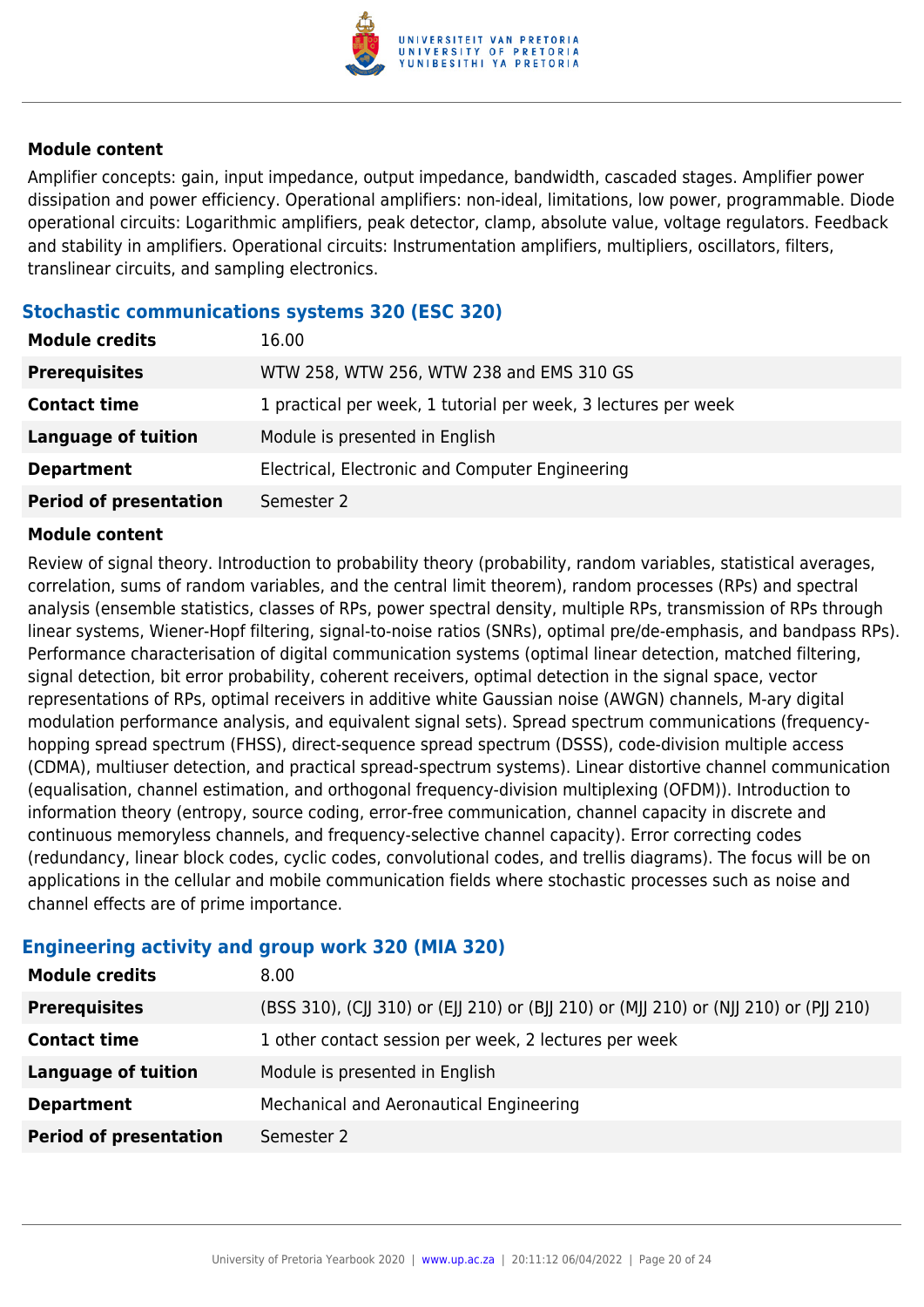

Two exit learning outcomes (ELO) of ECSA are addressed and each must be passed in the same semester. ELO7: Demonstrate critical awareness of the impact of engineering activity on the social, industrial and physical environment. The history of engineering globally and in South Africa. Most important engineering projects globally and in South Africa. The impact of technology on society. Occupational and public health and safety. Occupational Health and Safety Act. Impacts on the physical environment. The personal, social, cultural values and requirements of those affected by engineering activity. The combination of social, workplace (industrial) and physical environmental factors are appropriate to the discipline of the qualification. ELO8: Demonstrate competence to work effectively on a small project as an individual, in teams and in multidisciplinary environments. Identifies and focuses on objectives. Works strategically. Executes tasks effectively. Delivers completed work on time. Effective team work: Makes individual contribution to team activity; performs critical functions; enhances work of fellow team members; benefits from support of team members; communicates effectively with team members; delivers completed work on time. Multidisciplinary work by the following: Acquires a working knowledge of co-workers' discipline; uses a systems engineering approach; communicates across disciplinary boundaries. Report and presentation on team project. Tasks require co-operation across at least one disciplinary boundary. Students acquire a working knowledge of co-workers discipline. Students communicate between disciplinary boundaries.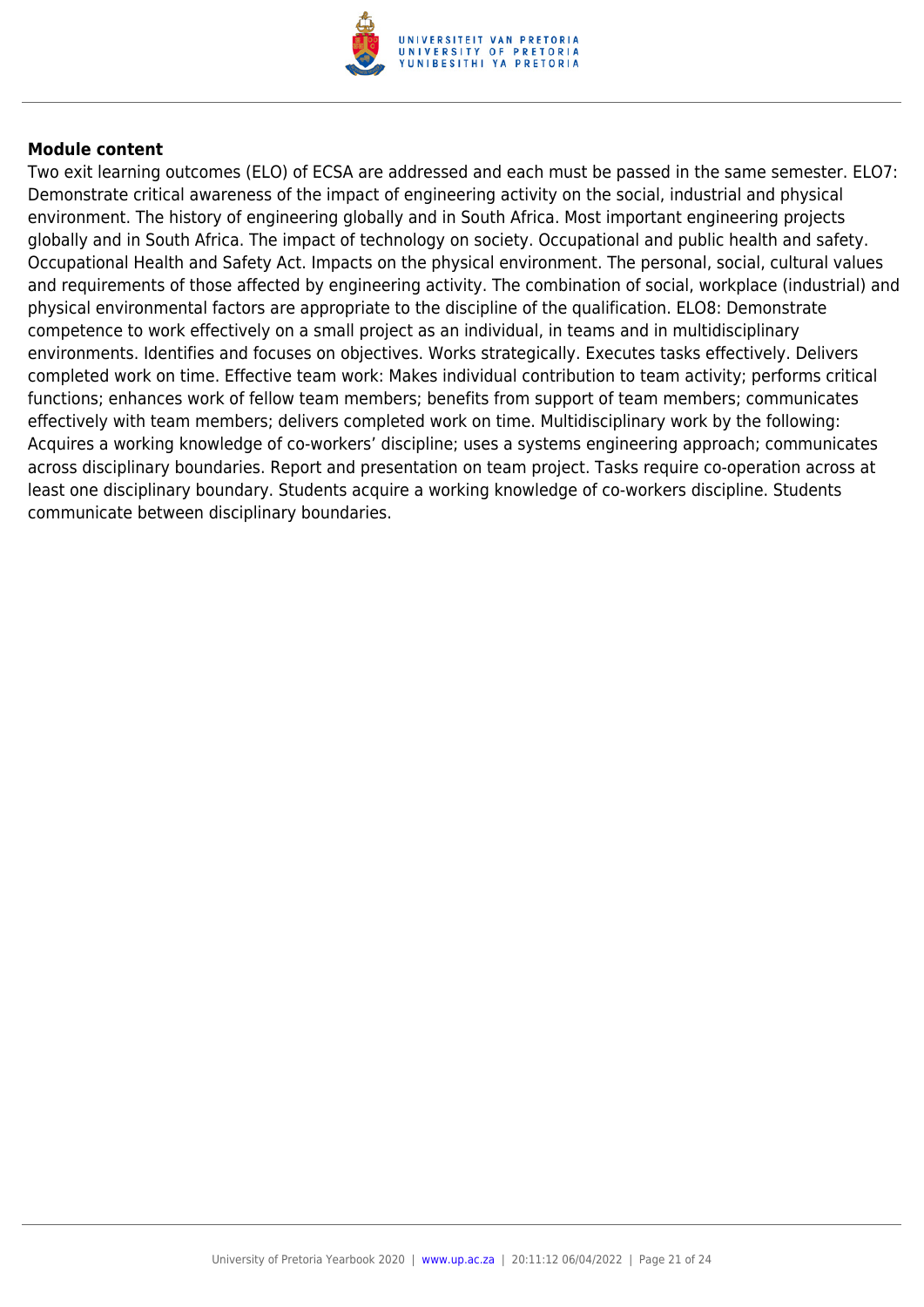

### Curriculum: Final year

**Minimum credits: 152**

### **Core modules**

#### **Automation 410 (EBT 410)**

| <b>Module credits</b>         | 16.00                                                          |
|-------------------------------|----------------------------------------------------------------|
| <b>Prerequisites</b>          | <b>EBB 320 GS</b>                                              |
| <b>Contact time</b>           | 1 practical per week, 1 tutorial per week, 3 lectures per week |
| Language of tuition           | Module is presented in English                                 |
| <b>Department</b>             | Electrical, Electronic and Computer Engineering                |
| <b>Period of presentation</b> | Semester 1                                                     |

#### **Module content**

Plant automation issues. The steps taken to establish controllers for industrial processes. Static and dynamic properties of sensors and actuators. Obtaining models from process data. Plant automation platforms. Modelbases PID and internal model control. Turning and troubleshoot control loops. Unconstrained single-input-singleoutput model predictive control. Economic evaluation of automation systems.

#### **Research project 424 (EES 424)**

| <b>Module credits</b>         | 16.00                                                           |
|-------------------------------|-----------------------------------------------------------------|
| <b>Prerequisites</b>          | <b>ERS 220</b>                                                  |
| <b>Contact time</b>           | 1 tutorial per week, 2 lectures per week, 2 practicals per week |
| <b>Language of tuition</b>    | Module is presented in English                                  |
| <b>Department</b>             | Electrical, Electronic and Computer Engineering                 |
| <b>Period of presentation</b> | Semester 2                                                      |

#### **Module content**

Specific niche areas from electronic engineering are addressed within the context of a research project. The student should be able to demonstrate competence in designing and conducting investigations and experiments; to analyse the results; to select and use appropriate engineering tools and software; to interpret and derive information from the data; to draw conclusions based on evidence and to communicate the purpose, process and outcomes in a report.

#### **Advanced electronics 410 (ENE 410)**

| <b>Module credits</b> | 16.00                                                          |
|-----------------------|----------------------------------------------------------------|
| <b>Prerequisites</b>  | <b>ENE 310 GS</b>                                              |
| <b>Contact time</b>   | 1 practical per week, 1 tutorial per week, 3 lectures per week |
| Language of tuition   | Module is presented in English                                 |
| <b>Department</b>     | Electrical, Electronic and Computer Engineering                |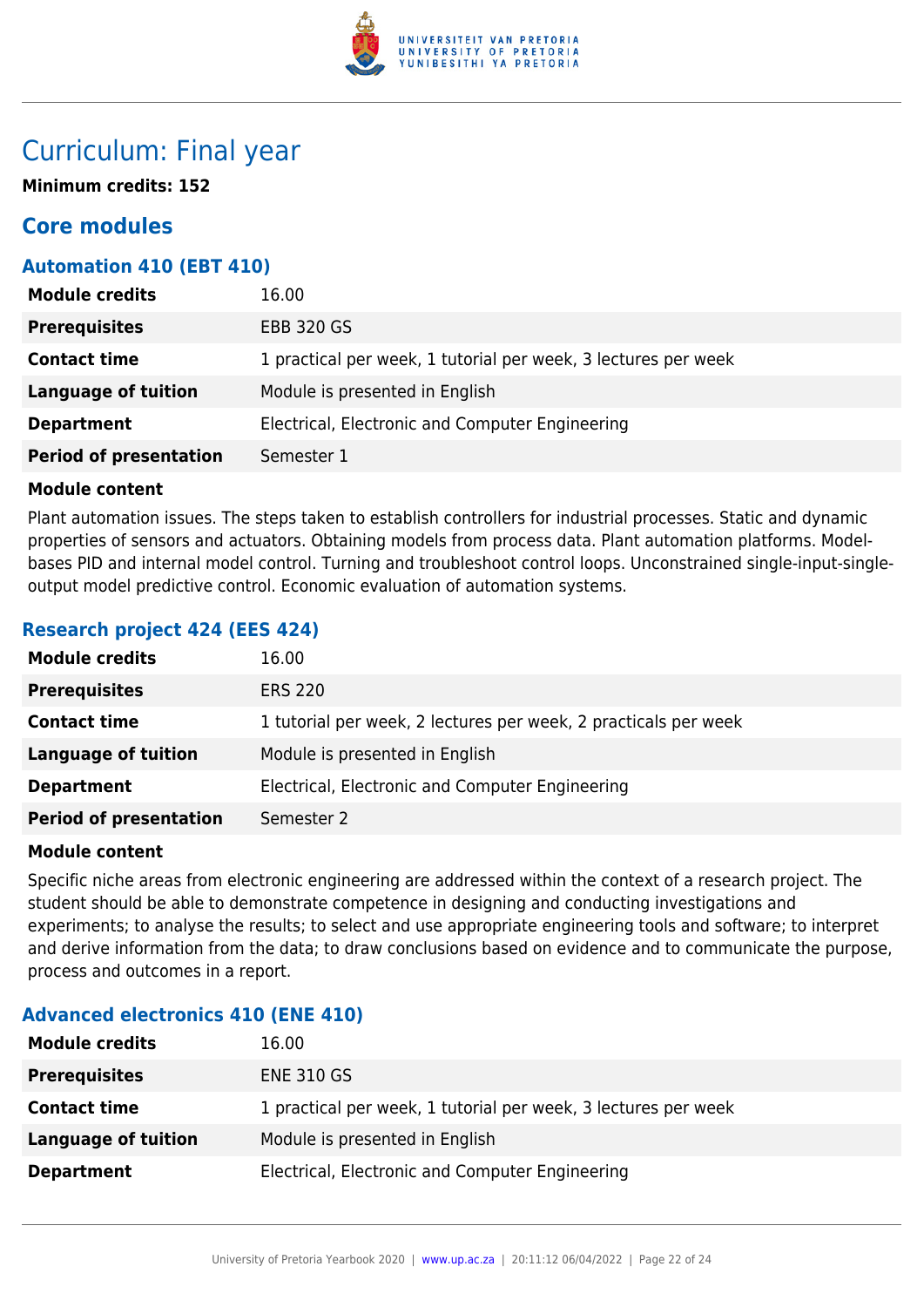

#### **Period of presentation** Semester 1

#### **Module content**

Bipolar and Field Effect Transistor (FET) amplifier design: bias and frequency response of small signal loaded single stage, multistage, differential stage, and feedback amplifiers. Amplifier figure of merit parameters, including total harmonic distortion. Large signal power amplifiers. Communication electronics: RF component modelling, two-port models for RF networks, matching networks, small signal narrowband RF amplifiers, RF oscillators.

#### **Project 400 (EPR 400)**

| 64.00                                                                             |
|-----------------------------------------------------------------------------------|
| EWE 320 (Electrical Engineering) ELO 320 (Electronic Engineering), Finalists only |
| 1 lecture per week                                                                |
| Separate classes for Afrikaans and English                                        |
| Electrical, Electronic and Computer Engineering                                   |
| Year                                                                              |
|                                                                                   |

#### **Module content**

This module entails the individual completion of an engineering project from concept to delivery. The student must demonstrate independent mastery of an engineering project. The module focuses on the formulation of an engineering problem, the development of appropriate technical specifications, project planning and management and then completion of a technical project of a given nature, scope and complexity. The nature of projects is either mainly design (design, synthesis and testing) with a smaller component of investigation (experimental work and data analysis), or, alternatively, mainly investigation with a smaller component of design. As final step in the project, the student evaluates the final outcome of the design or investigation against the specifications and he/she also evaluates the impact of the project (social, legal, safety and environmental). Oral and written technical communication is evaluated as an important part of the module.

#### **Practical training and report 423 (EPY 423)**

| <b>Module credits</b>         | 16.00                                           |
|-------------------------------|-------------------------------------------------|
| <b>Prerequisites</b>          | No prerequisites.                               |
| <b>Contact time</b>           | 1 lecture per week                              |
| <b>Language of tuition</b>    | Module is presented in English                  |
| <b>Department</b>             | Electrical, Electronic and Computer Engineering |
| <b>Period of presentation</b> | Semester 2                                      |

#### **Module content**

Four weeks practice-orientated experience at any institution of the student's choice (preferably in electrical, electronic or computer engineering). The student must acquire experience in the working environment and more specifically work ethics, ecology, economy, punctuality, knowledge of human nature, etc. One week after the commencement of the second semester the student must submit a report on the aspects of his/her work experience as determined by the Head of the Department.